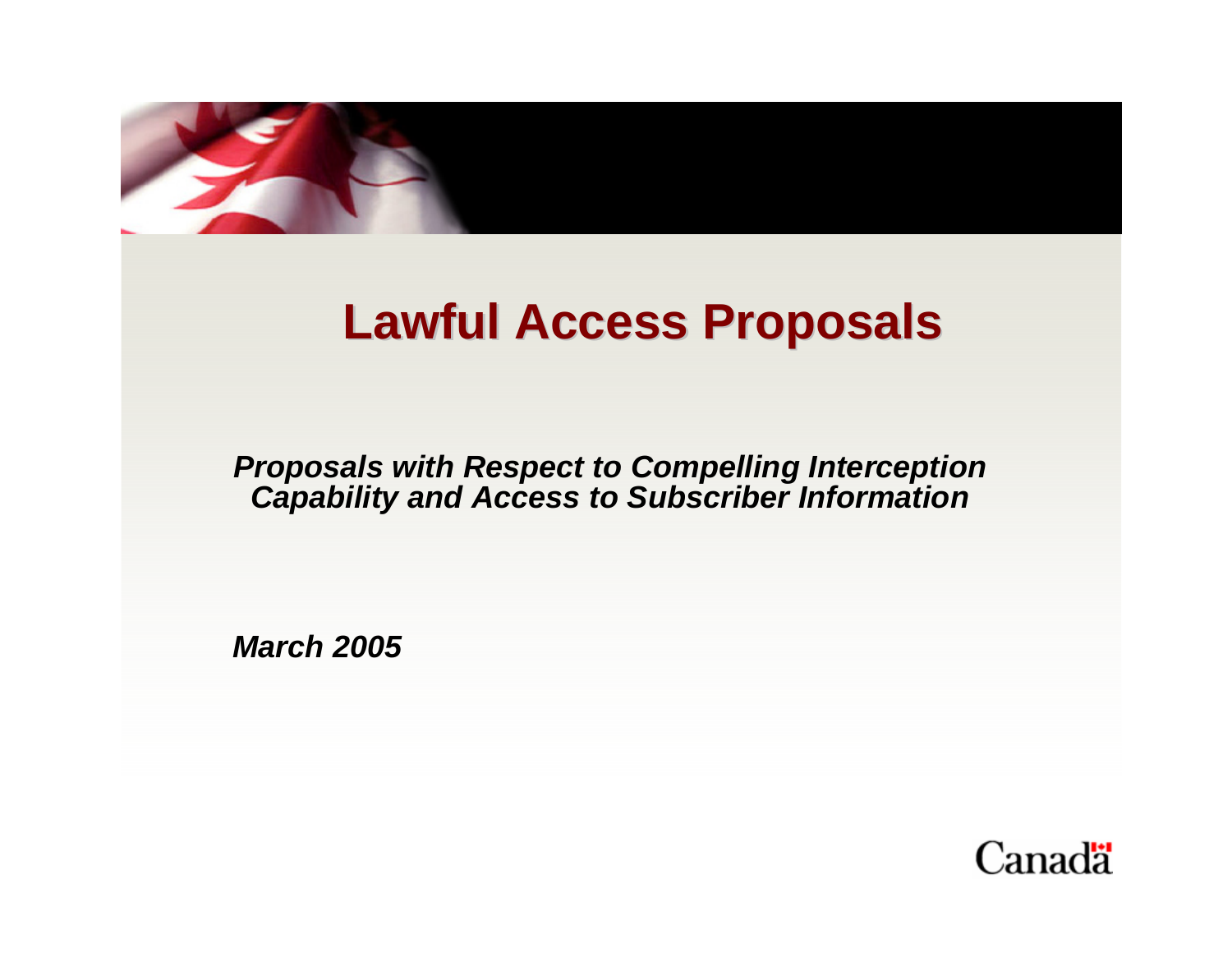# **Modernizing Investigative Techniques**



### **Table of Contents:**

| 1)  | <b>Background on Lawful Access</b>                                                                                                                                                                      | З                    |
|-----|---------------------------------------------------------------------------------------------------------------------------------------------------------------------------------------------------------|----------------------|
|     | <b>Proposals Respecting Interception Capability</b><br><b>General Obligations</b><br>$\blacksquare$<br><b>Operational Requirements</b><br>$\blacksquare$<br><b>Other Requirements</b><br>$\blacksquare$ | 12<br>19<br>24<br>26 |
| (3) | Proposals Respecting Access to Subscriber Information                                                                                                                                                   | 31                   |
| 4)  | <b>Proposed Definitions</b>                                                                                                                                                                             | 39                   |

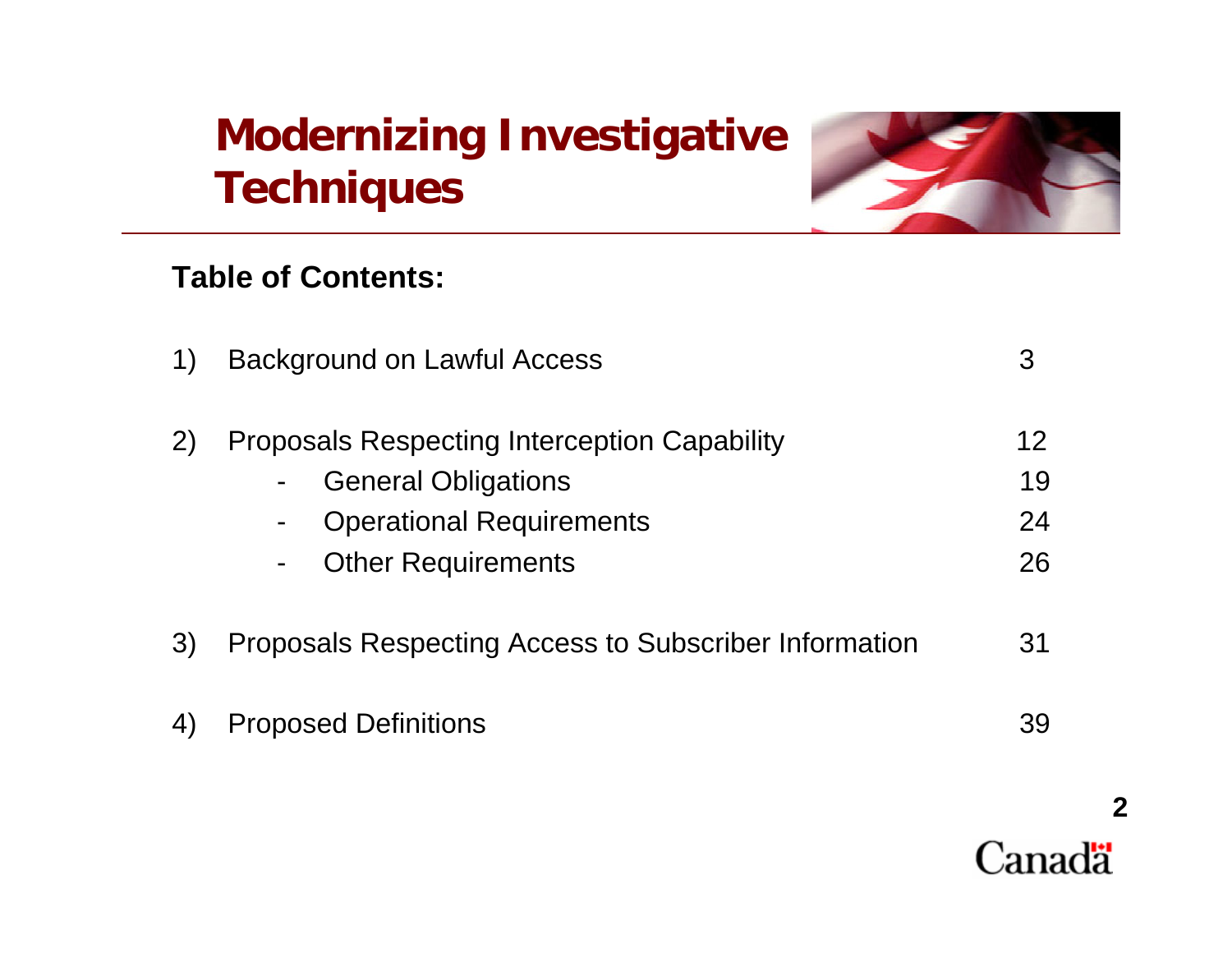## **Modernizing Investigative Techniques**



## **Background on Lawful Access**

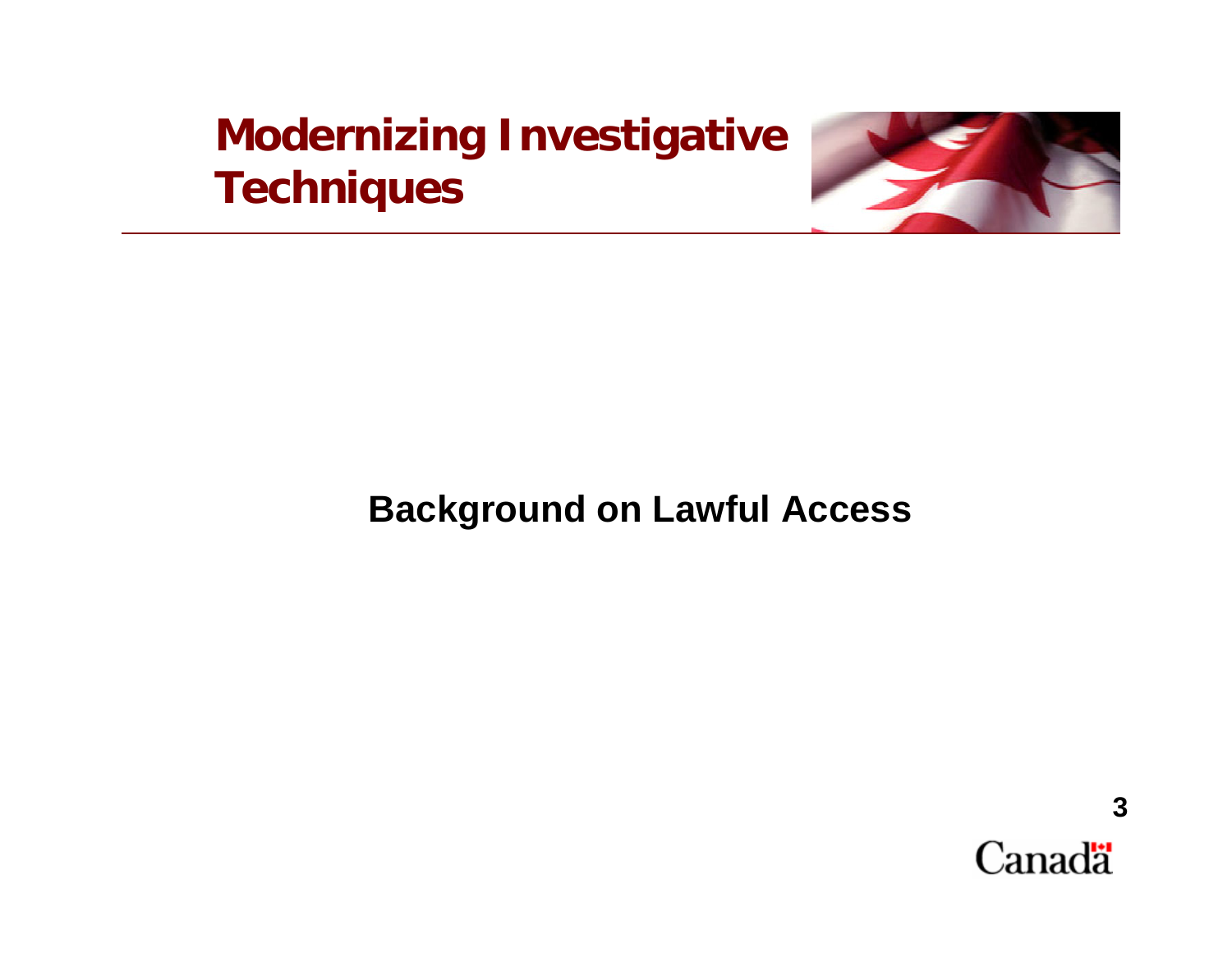

## **Lawful access consists of:**

- $\checkmark$  lawful interception of telecommunications; and
- $\checkmark$  search and seizure of information
- $\bullet$  Essential in the prevention, investigation and prosecution of serious offences, organized crime and threats to national security
- $\bullet$  These techniques are only used pursuant to lawful authorization and in a manner that recognizes the rights of individuals under the Canadian *Charter of Rights and Freedoms*

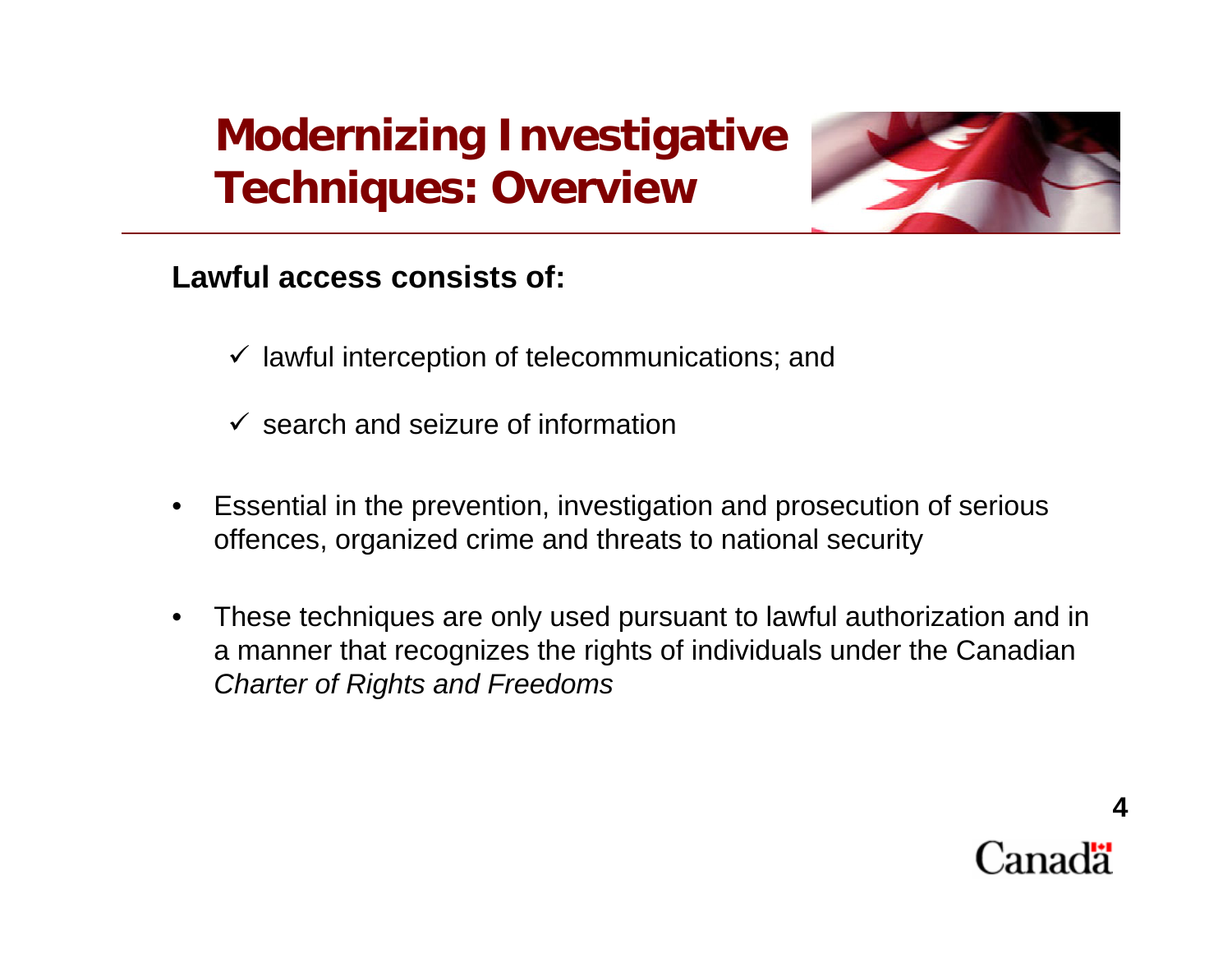

## **Lawful Access Authorities:**

- $\bullet$  The *Criminal Code* outlines the requirements to be met by law enforcement to receive a judicial authorization to intercept private communications and for search warrants
- $\bullet$  The *Canadian Security Intelligence Service* (CSIS*) Act* provides statutory authority and outlines the requirements for CSIS to apply to the Federal Court of Canada to obtain a warrant to perform its duties

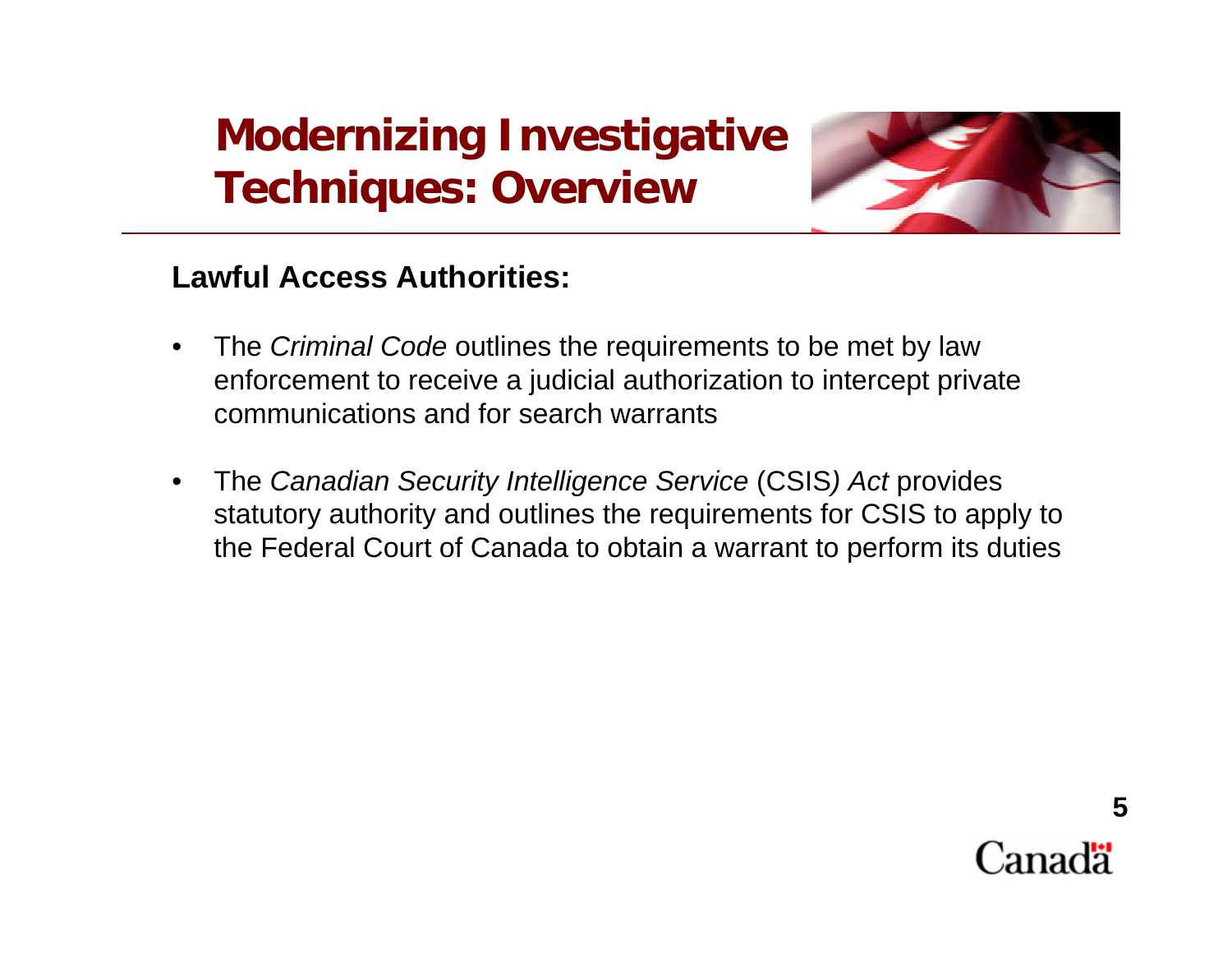

## **Oversight & Accountability:**

- $\bullet$  There are a number of oversight and accountability mechanisms for lawful access, including:
	- 9 *Charter of Rights and Freedoms*
	- $\checkmark$  Privacy legislation
	- $\checkmark$  The Courts
	- $\checkmark$  Annual reporting to Parliament
	- $\checkmark$  Commission for Public Complaints Against the RCMP
	- $\checkmark$  The Security Intelligence Review Committee
	- $\checkmark$  The Privacy Commissioner

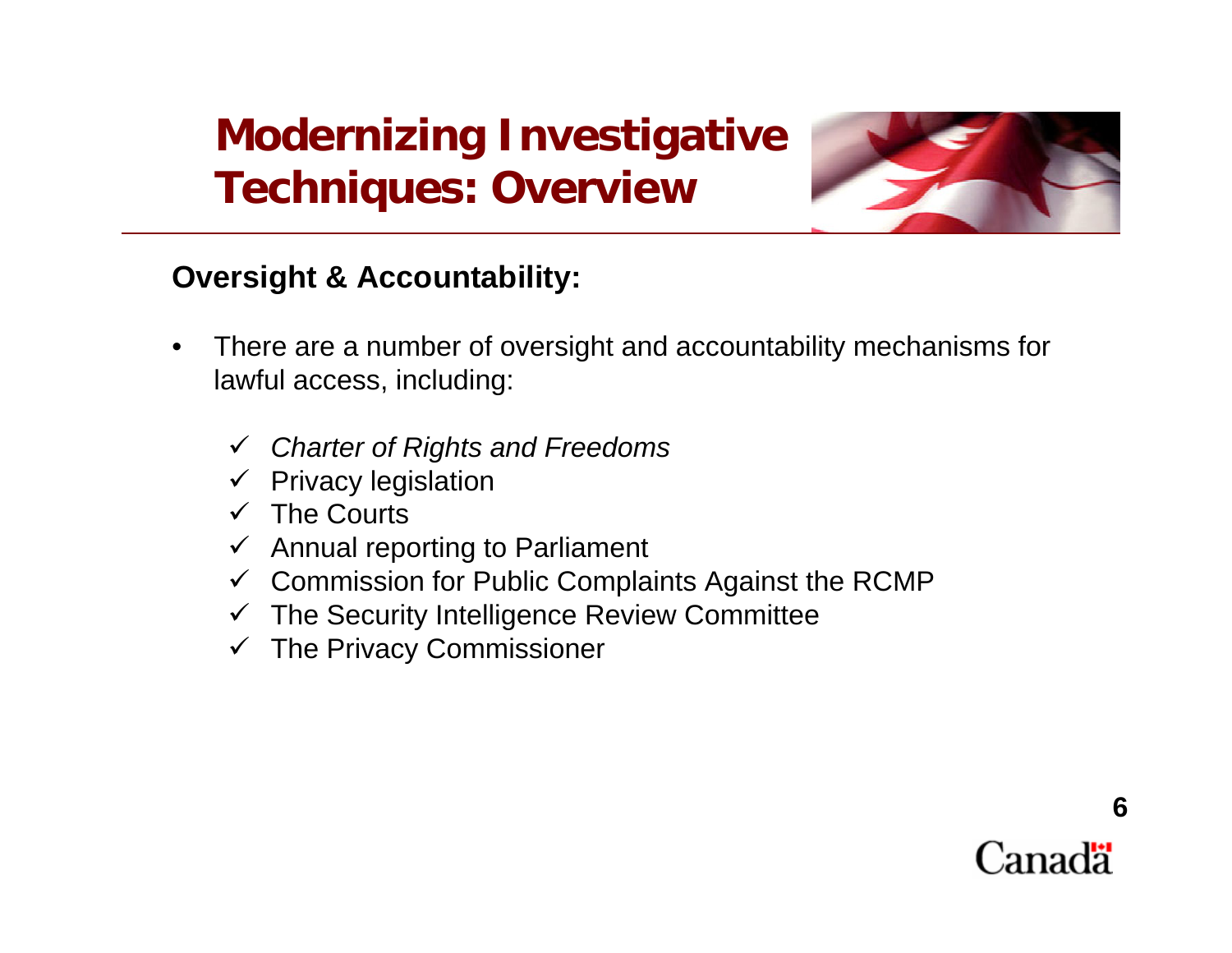

## **Policy Objectives of Proposals:**

**Protection of Privacy** 

- • The protection of privacy is a fundamental concern of the Government of Canada
- $\bullet$ Lawful access is <u>not</u> used to monitor everyone's telephone and Internet communications and nothing being proposed will change that
- •All interceptions will continue to require lawful authorization
- $\bullet$  Lawful access will continue to be subject to rigorous reporting and accountability to ensure a balance between the police's investigative needs and the rights and freedoms of Canadians

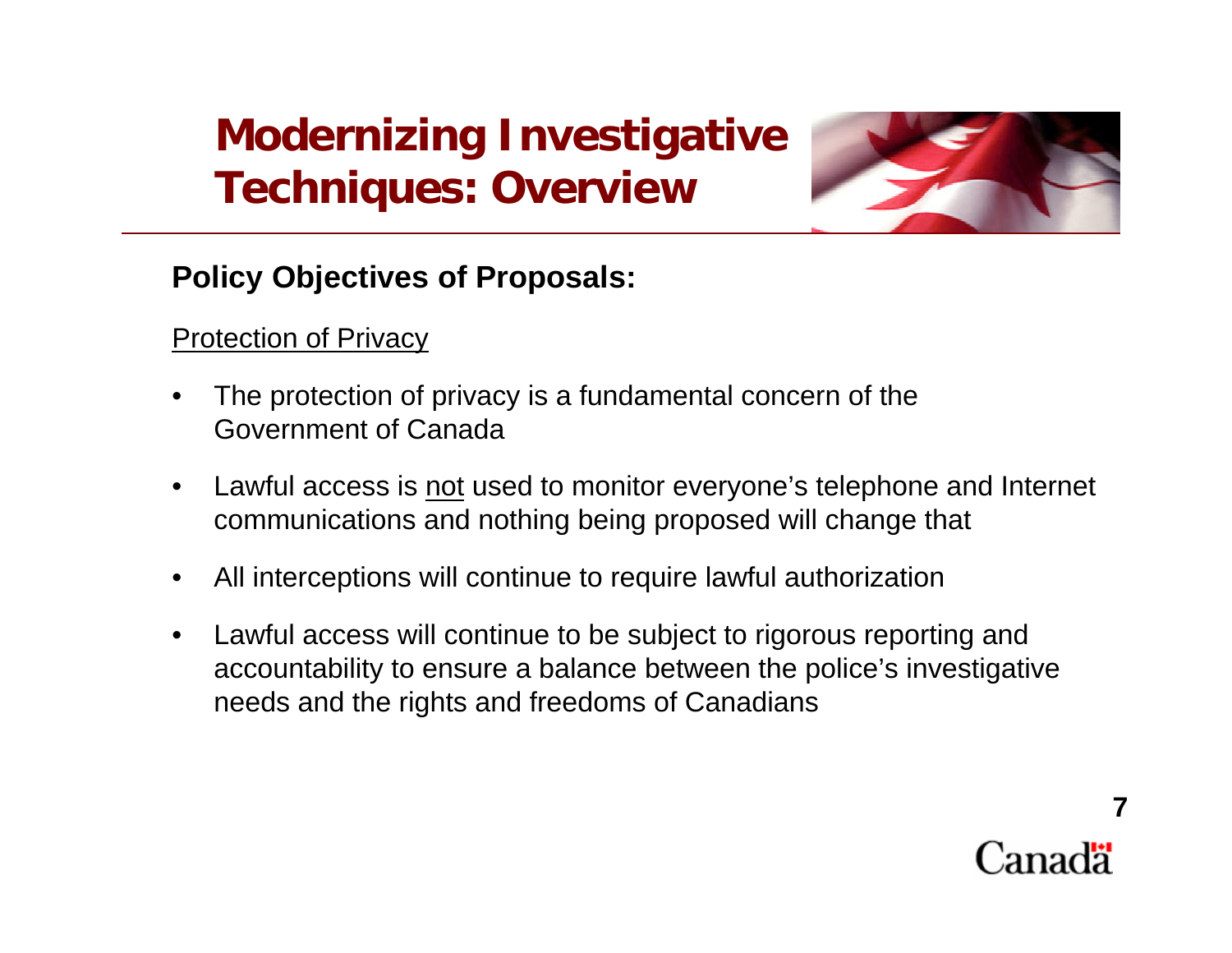

### **Public Consultations:**

- • During the fall and winter of 2002, over 20 meetings were held with a broad range of stakeholders on the basis of a consultation document
- $\bullet$  Over 300 written submissions were received, and a summary of these submissions was released to the public in August 2003 (see http://canada.justice.gc.ca/en/cons/cons\_index.html)
	- Police services and provincial criminal justice officials strongly supported the proposals and want the government to take prompt action
	- Private sector stakeholders sought greater details to better assess the potential costs
	- Human rights advocates were concerned about the potential impact of the proposals, including the protection of privacy

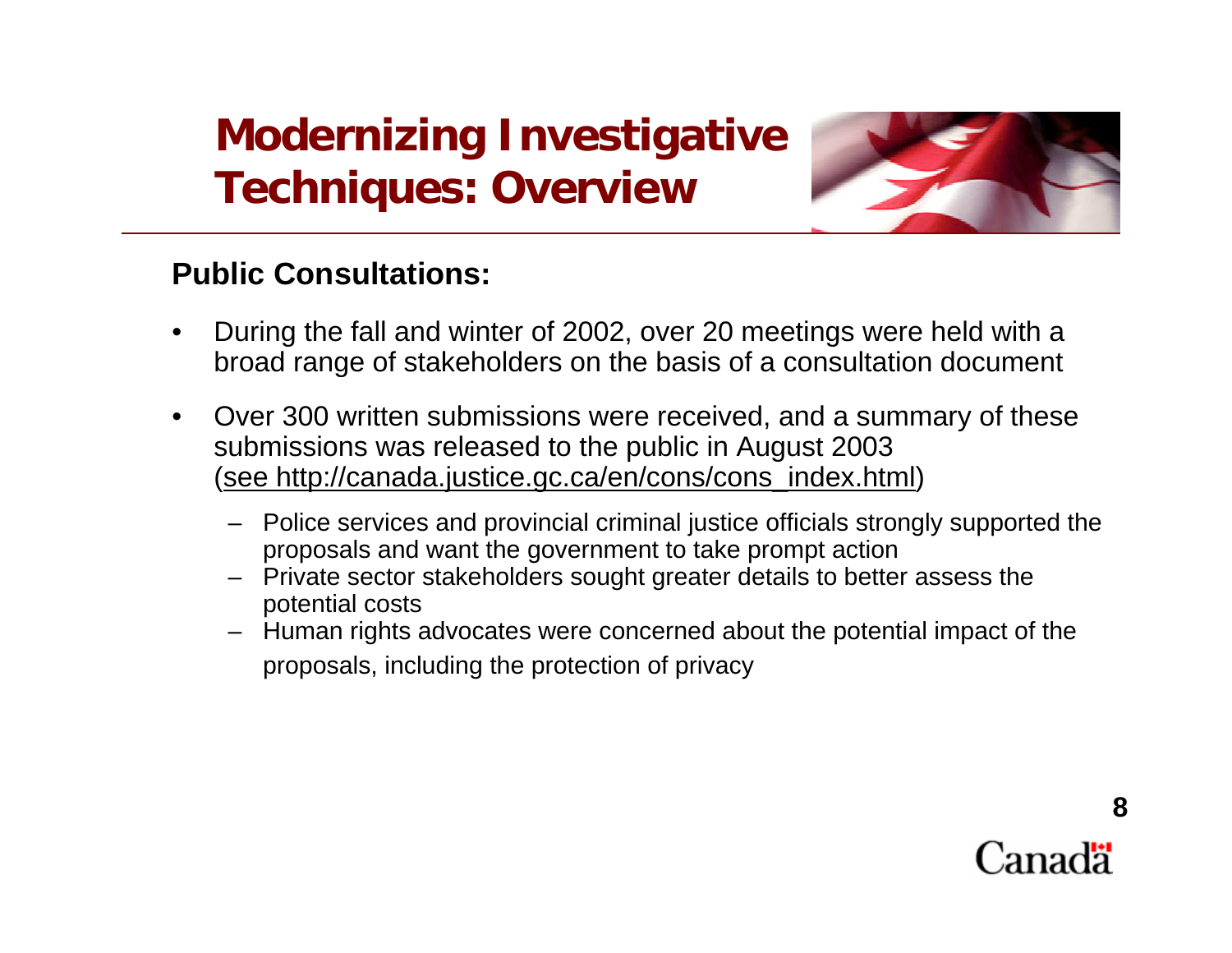

## **Policy Objectives of Proposals:**

Costs

- • The proposal is to minimize the costs to industry and governments by putting in place clear requirements for lawful interception that can be factored in during the design stage of new technologies - when lawful interception capabilities are provided for at the engineering stage of network architecture, the costs are a fraction of that of a retrofit of existing equipment
- • It is proposed that the impact on industry be minimized by requiring a gradual implementation of intercept capability
- • The proposal is that all networks would not be required to be interceptcapable at the outset

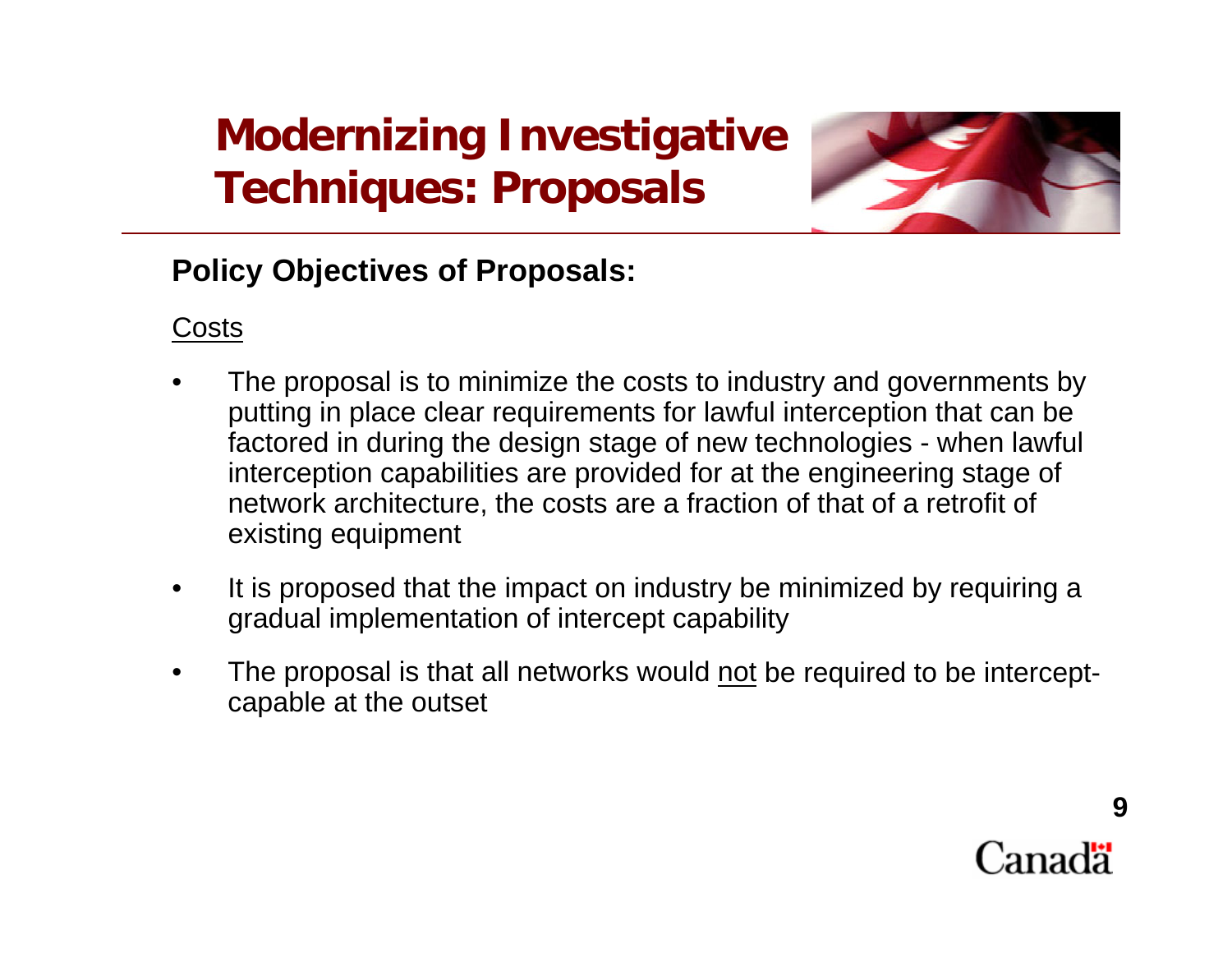

## **Policy Objectives of Proposals:**

<u>Costs</u> (continued)

- • Telecommunications service providers would only be required to maintain existing intercept capabilities and to build in intercept capability as they make specific upgrades to their networks
- $\bullet$  The intended end result would be that when, for business reasons, telecommunications service providers spend money on new equipment, they would also be required to bear some additional costs for public safety, which would be a small proportion of the cost of the new equipment
- • In this way, over time, law enforcement and national security agencies would gain a lawful access capability without imposing an undue burden on the telecommunications service providers



**10**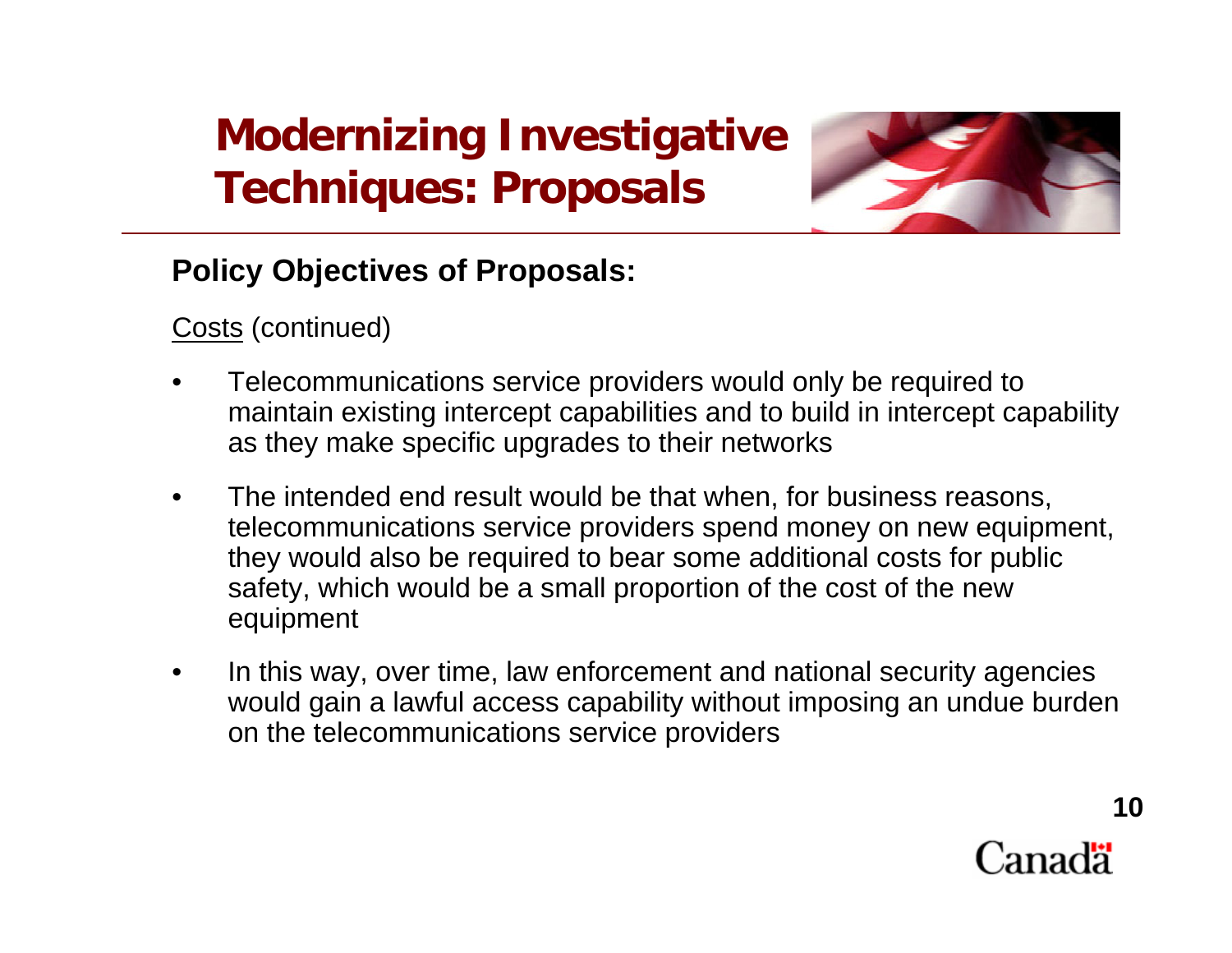

### **Proposed Infrastructure Obligations:**

- • Would be consistent with international technical requirements, the U.S., U.K. and Australia already have similar requirements in place
- •No "made in Canada" standards proposed
- • Administrative guidelines may identify whether particular technical solutions could meet requirements
- •Informal Government-Industry forum to be established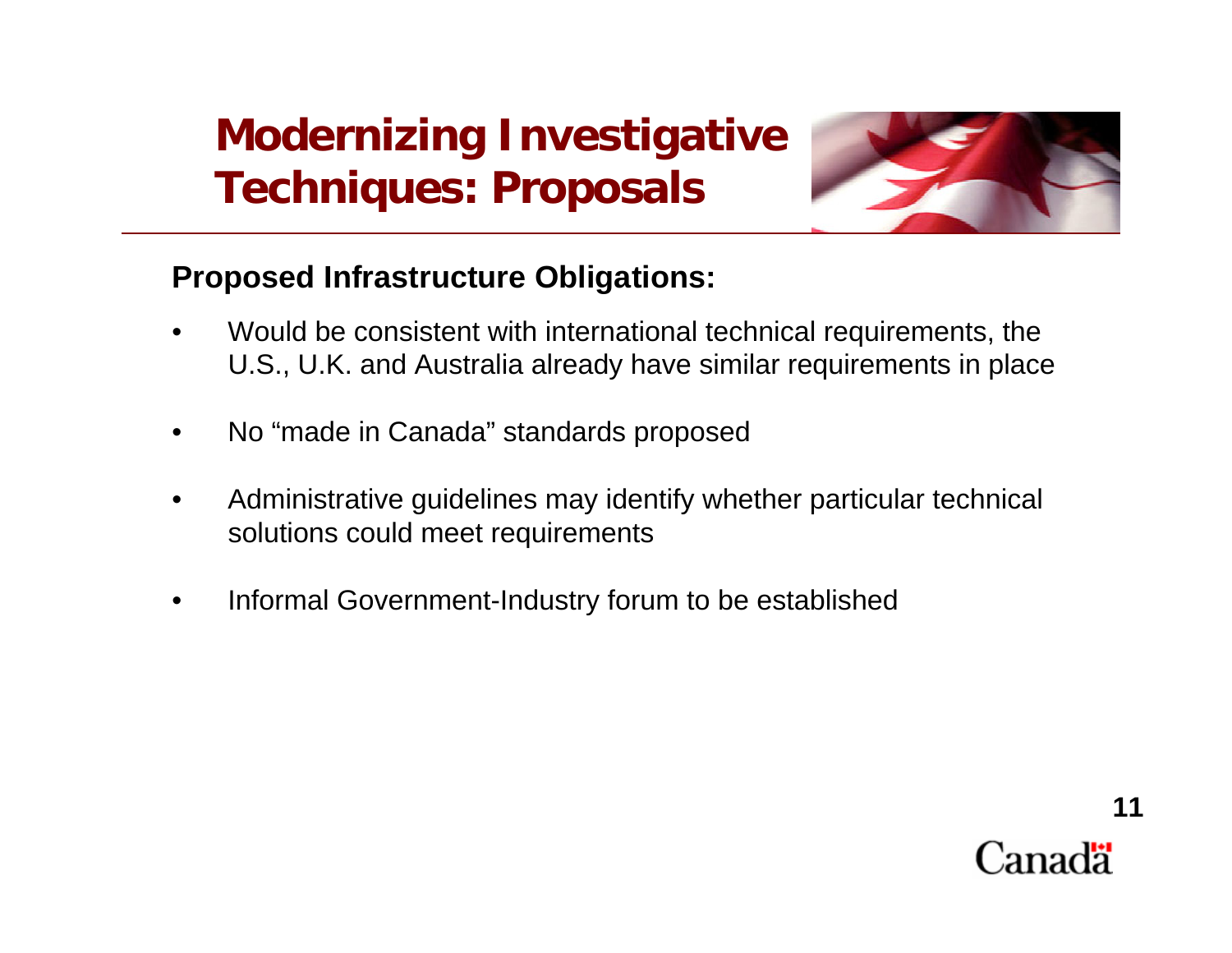

## **Proposals Respecting Interception Capability**

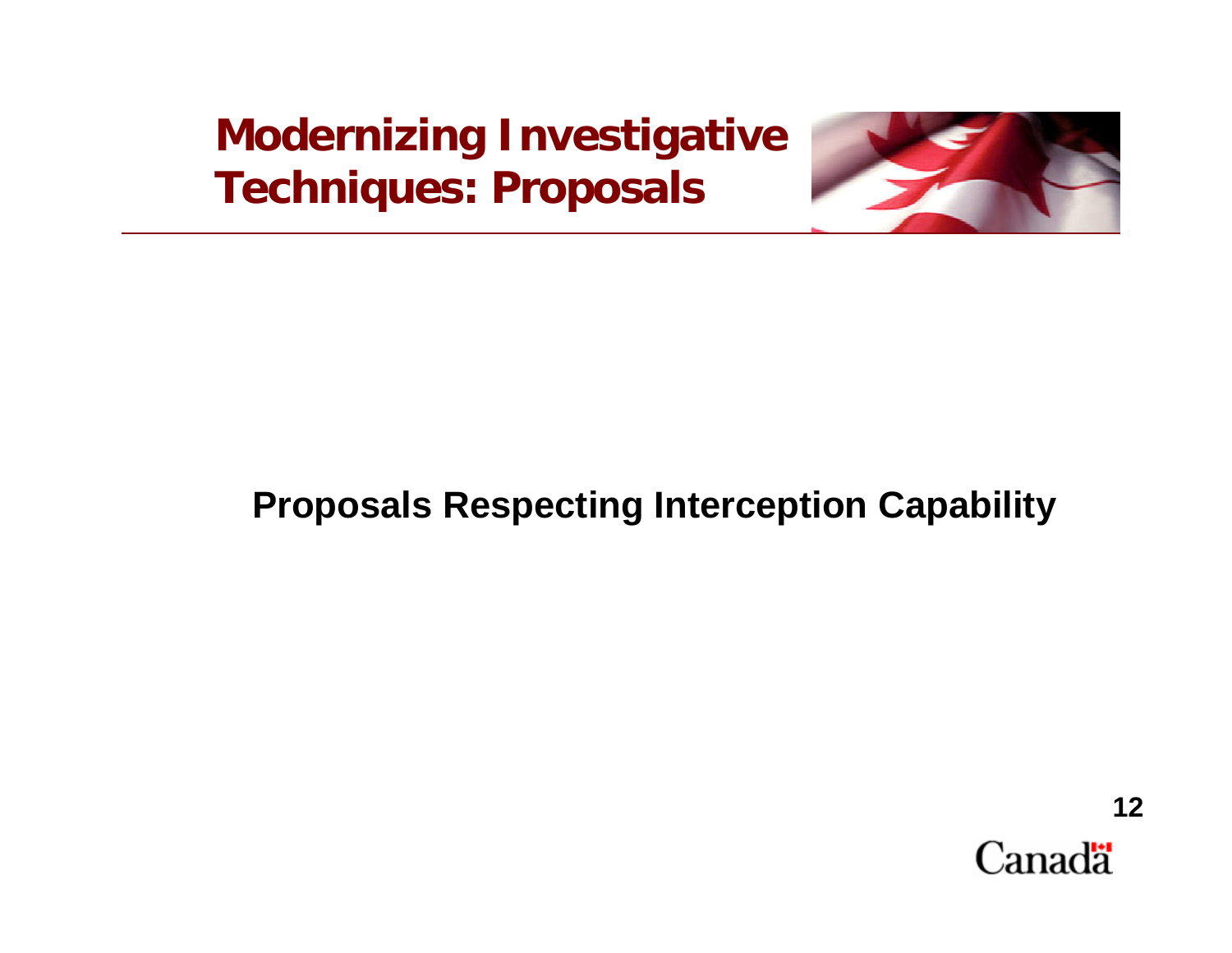

## **Policy Objectives of Proposals:**

### Scope

- • The pace of change in the telecommunications sector and the increasing convergence of different types of telecommunications technology necessitates a broad scope, which is as technology neutral as possible, so as to be sufficiently flexible to encompass changes in the industry
- • Placing requirements on all types of telecommunications service providers may prevent individual sectors or companies from being put at a competitive disadvantage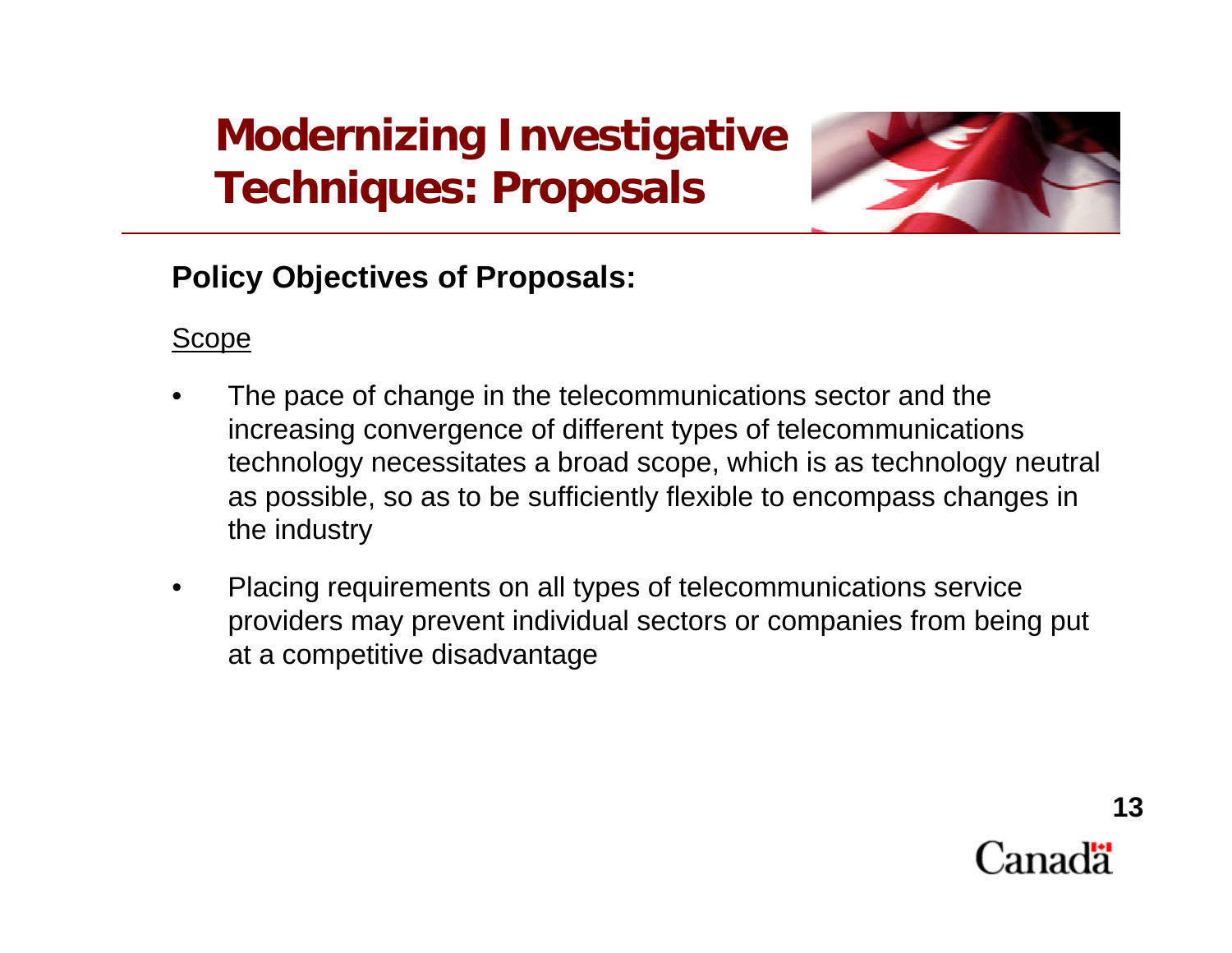

### **Application of the Proposals:**

- • The proposals would apply to persons who provide telecommunications services to the public, whether they provide the services directly or indirectly, or independently or as part of a group or association of persons (referred to as Telecommunications Service Providers or TSPs)
- • The scope would include mechanisms to limit its application, in whole or in part
	- For example, small TSPs (under 100,000 subscribers) would be exempt from some requirements deemed too costly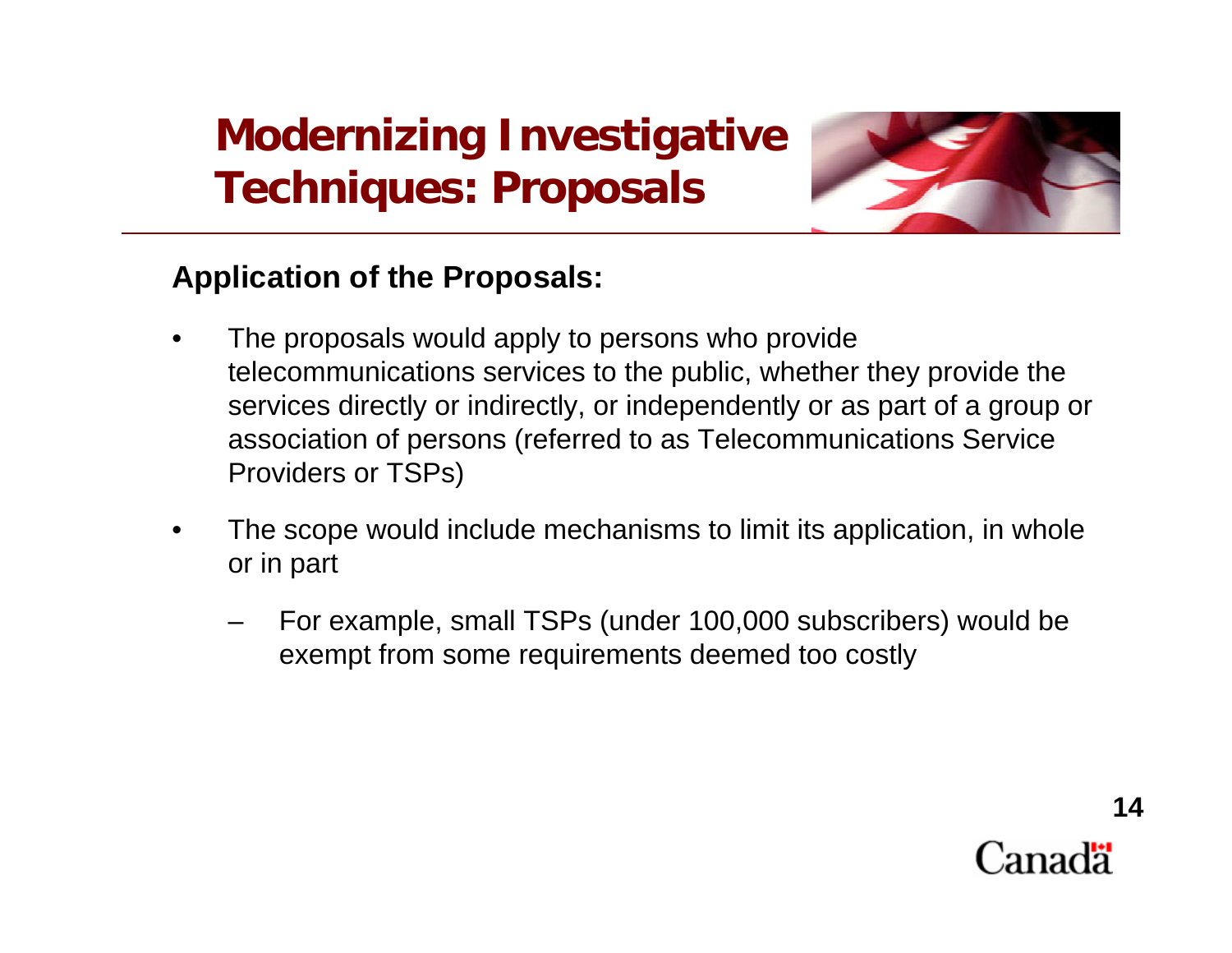

**Application of the Proposals:** 

**Proposed Partial Exemptions For "Backbone" and "International Gateway" Providers:**

• Would apply to class of TSPs who transmit telecommunications on behalf of other TSPs, who do not modify particular telecommunications transmitted and do not authenticate the end users of the services of those other TSPs, in respect of the services provided to the other TSPs

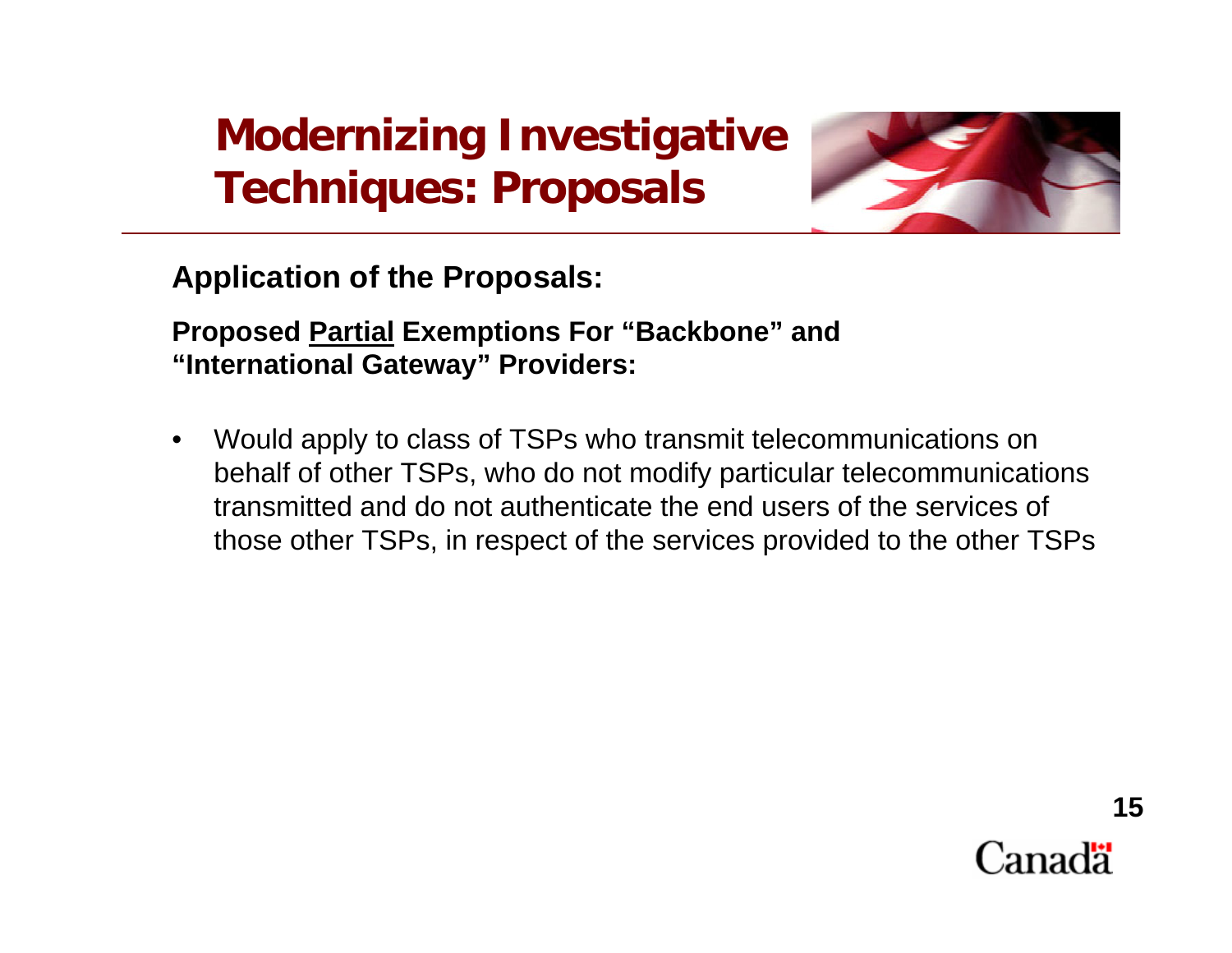

### **Application of the Proposals:**

#### **Proposed Partial Exemptions For Certain Classes of TSPs:**

- • TSPs who provide telecommunications services ancillary to their principal function of operating a post-secondary educational institution, library, community centre, restaurant, hotel, apartment building or condominium
- • These TSPs' obligations would be limited to the obligation to:
	- – provide, upon request, information relating to their telecommunications facilities and services available to their subscribers
	- to indicate the TSP from whom it obtains or provides telecommunications services and
	- to provide to an authorized person (i.e. with a warrant) information on the telecommunications services and features that it provides to a person who is the subject of an interception, as well as information on the particular telecommunications facilities used to provide those services **16**

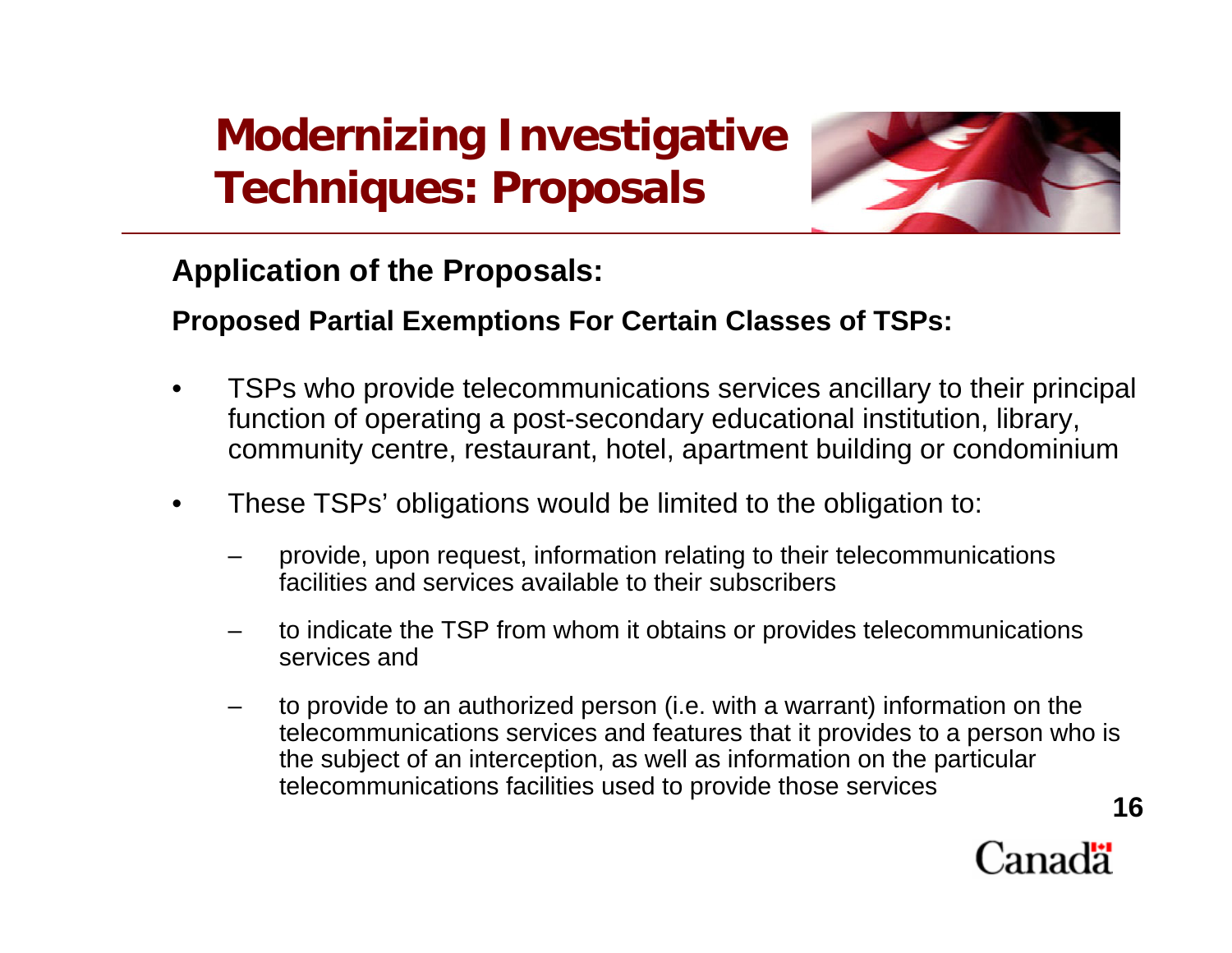

**Application of the Proposals:** 

**Proposed Exemptions from the Entirety of the Proposals for Certain Classes of TSPs:**

- • TSPs in respect of telecommunications services that they provide principally to themselves or to their employees and not to the public
- • TSPs who provide telecommunications services ancillary to their principal function of operating an elementary or secondary school, hospital, place of worship, retirement homes, telecommunications research network (e.g., CANARIE)
- • TSPs who are broadcasting undertakings as defined in subsection 2(1) under the *Broadcasting Act*, only in respect of broadcasting

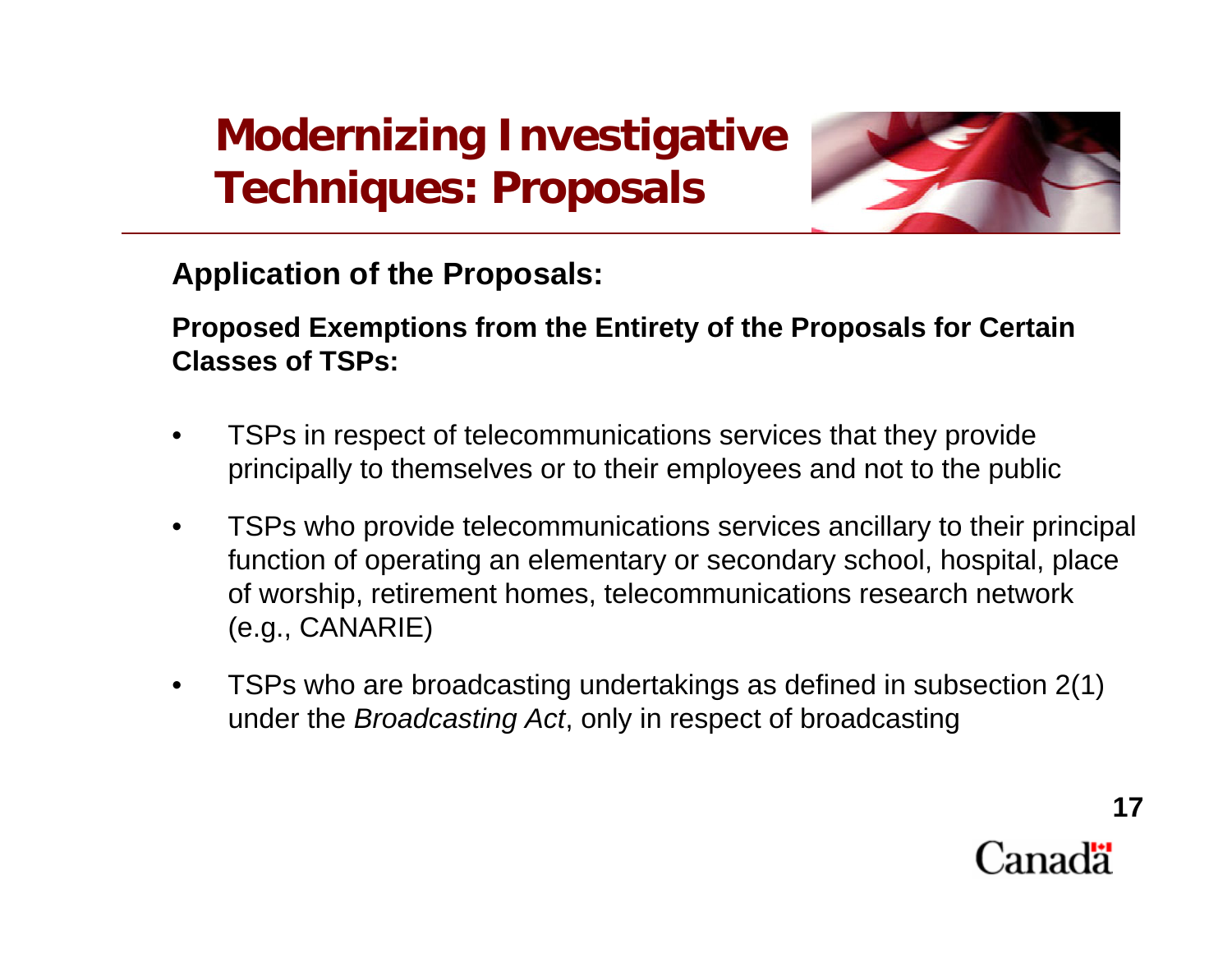

**Application of the Proposals:** 

**Order in Council Exemptions:**

• Governor in Council would have the authority to provide time limited exemptions (up to a maximum of two years) to classes of TSPs or to individual TSPs from all or some of the requirements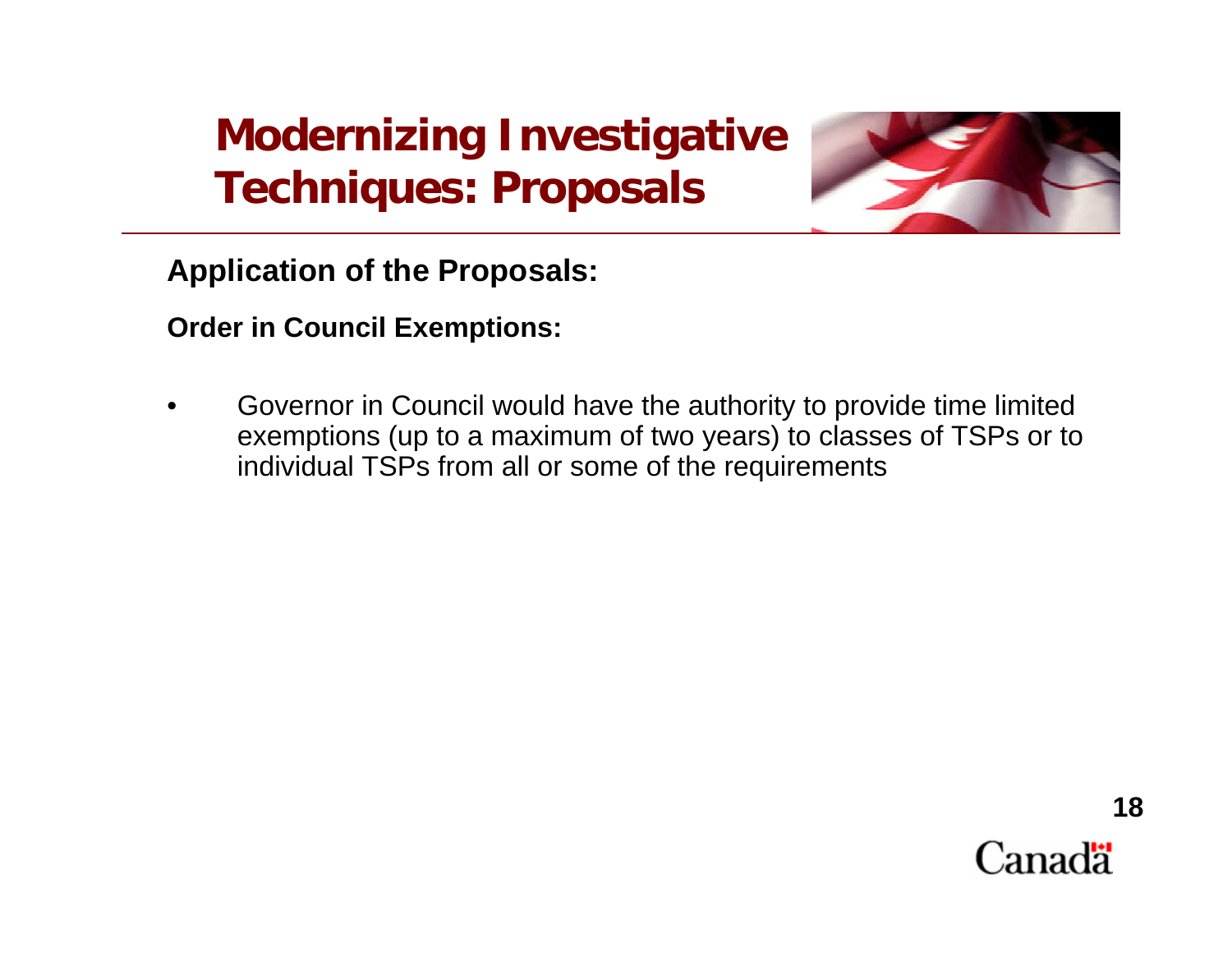

## **General Obligations and Operational Requirements**

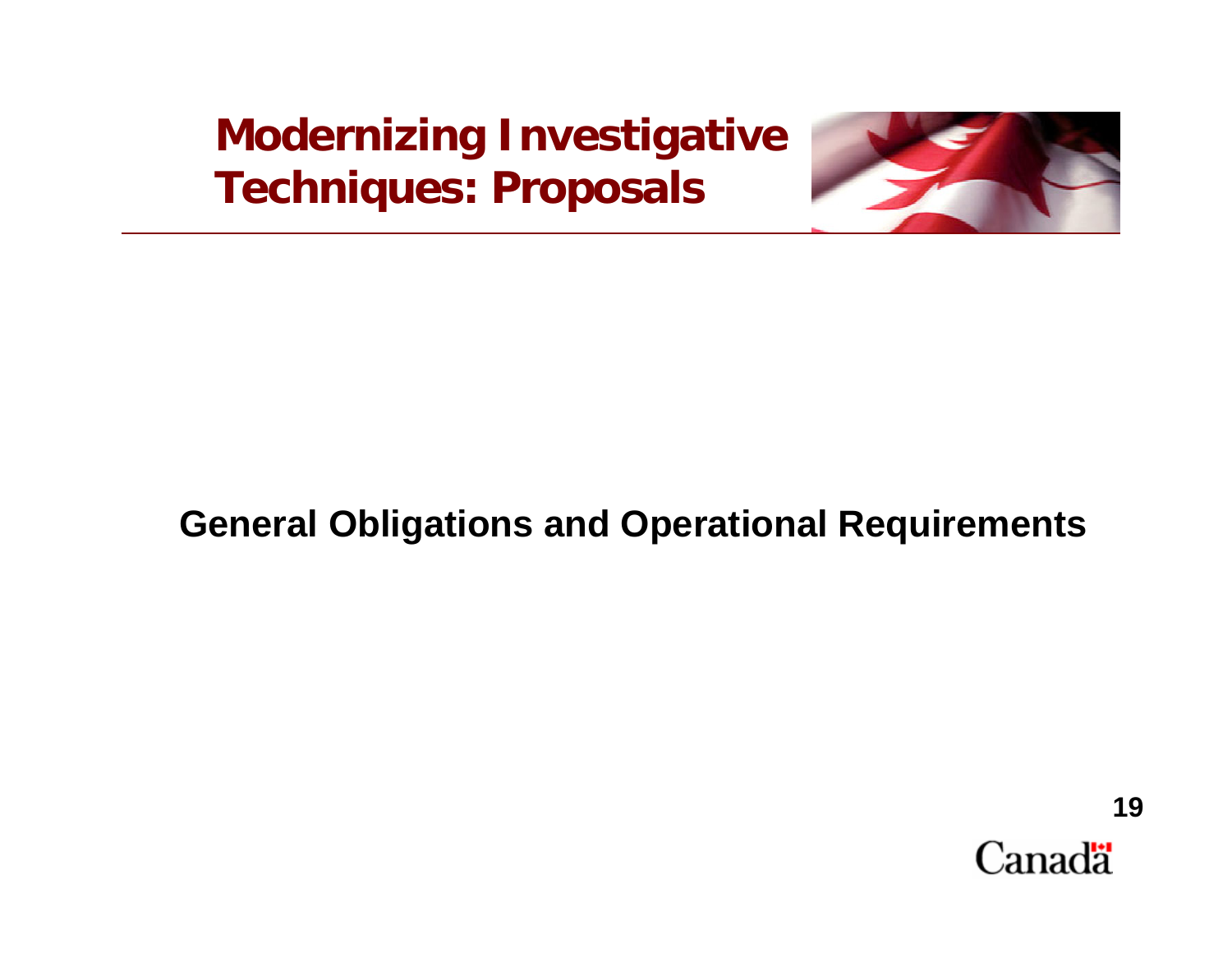

### **Proposed Infrastructure Obligations: General Obligations**

- • The General Obligations would require a TSP to have the identified capabilities at the outset
- •These obligations would apply "network-wide"
- $\bullet$  These obligations would be with respect to: Provision of Intercepted Information in a Certain Manner; Treatments; Location Information; Quality of Service; and Security & Confidentiality

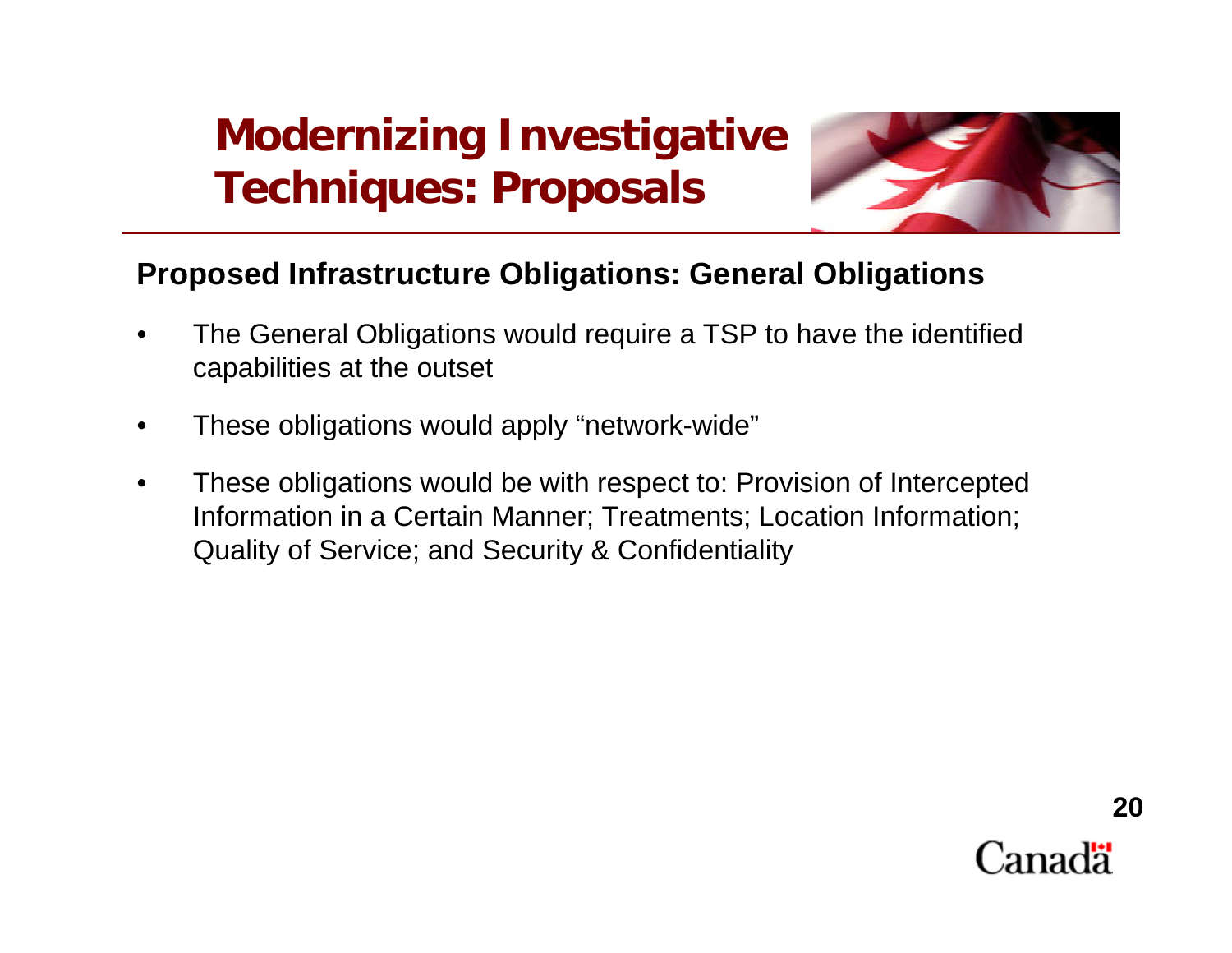

### **Proposed Infrastructure Obligations: General Obligations**

- $\bullet$  A TSP would be required to remove any encoding, compression, encryption or any other treatment of intercepted information:
	- a) That the TSP applies to the telecommunications; and
	- b) That another person has applied on behalf of the TSP where the TSP already has the ability to remove it
- $\bullet$  If a TSP's telecommunication facilities cannot remove the treatment, the TSP could provide the authorized person with the means and information necessary to remove the treatment
- $\bullet$  The TSP would have no obligation under (a) or (b) where a subscriber or user applied the treatment and has exclusive control over its removal

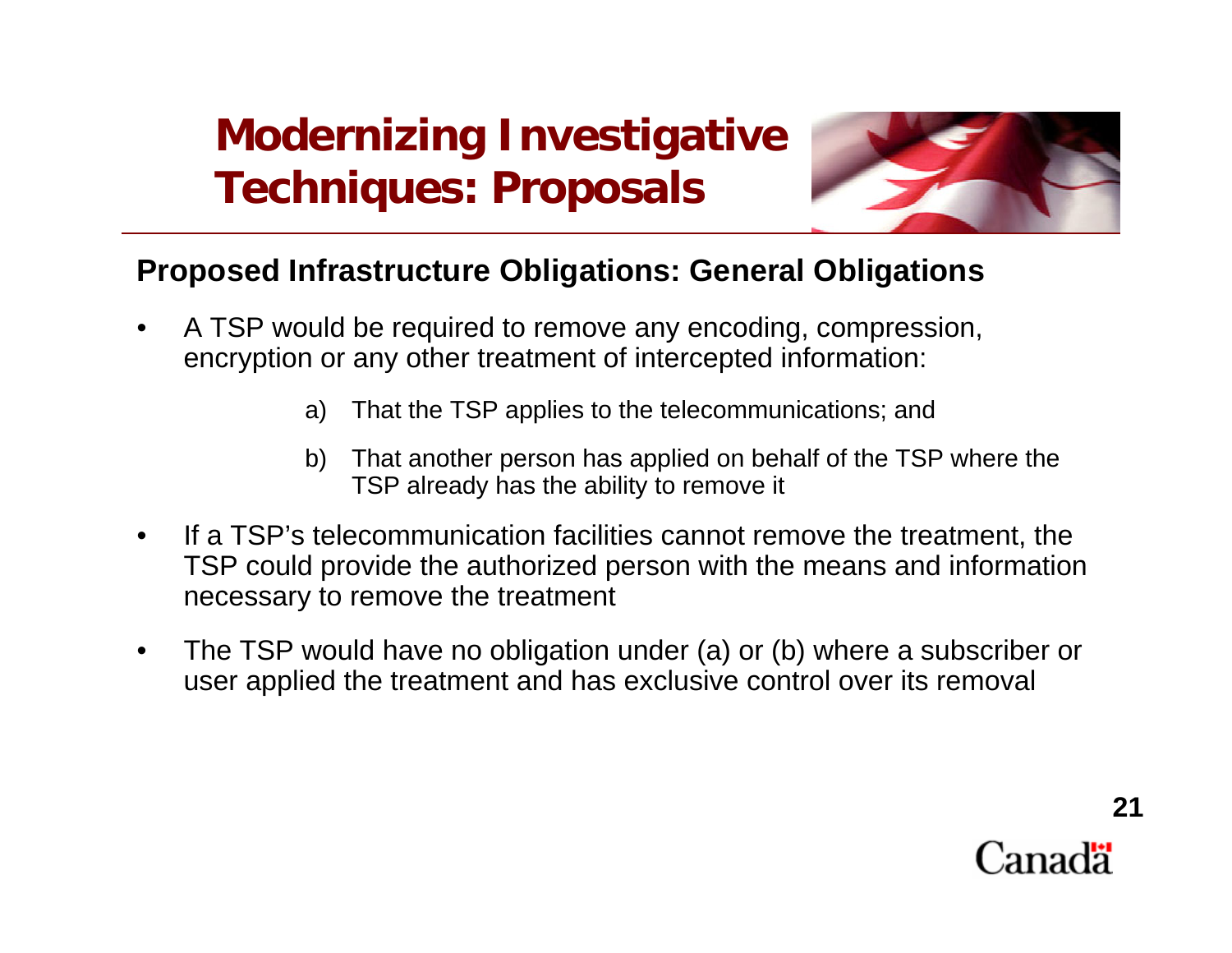

### **Proposed Infrastructure Obligations: General Obligations**

• A TSP would be required to provide authorized persons all information in the possession or control of the TSP respecting the location of equipment that is subject to an interception

• This information would be the most accurate location known to the TSP relating to the equipment that is subject to an interception

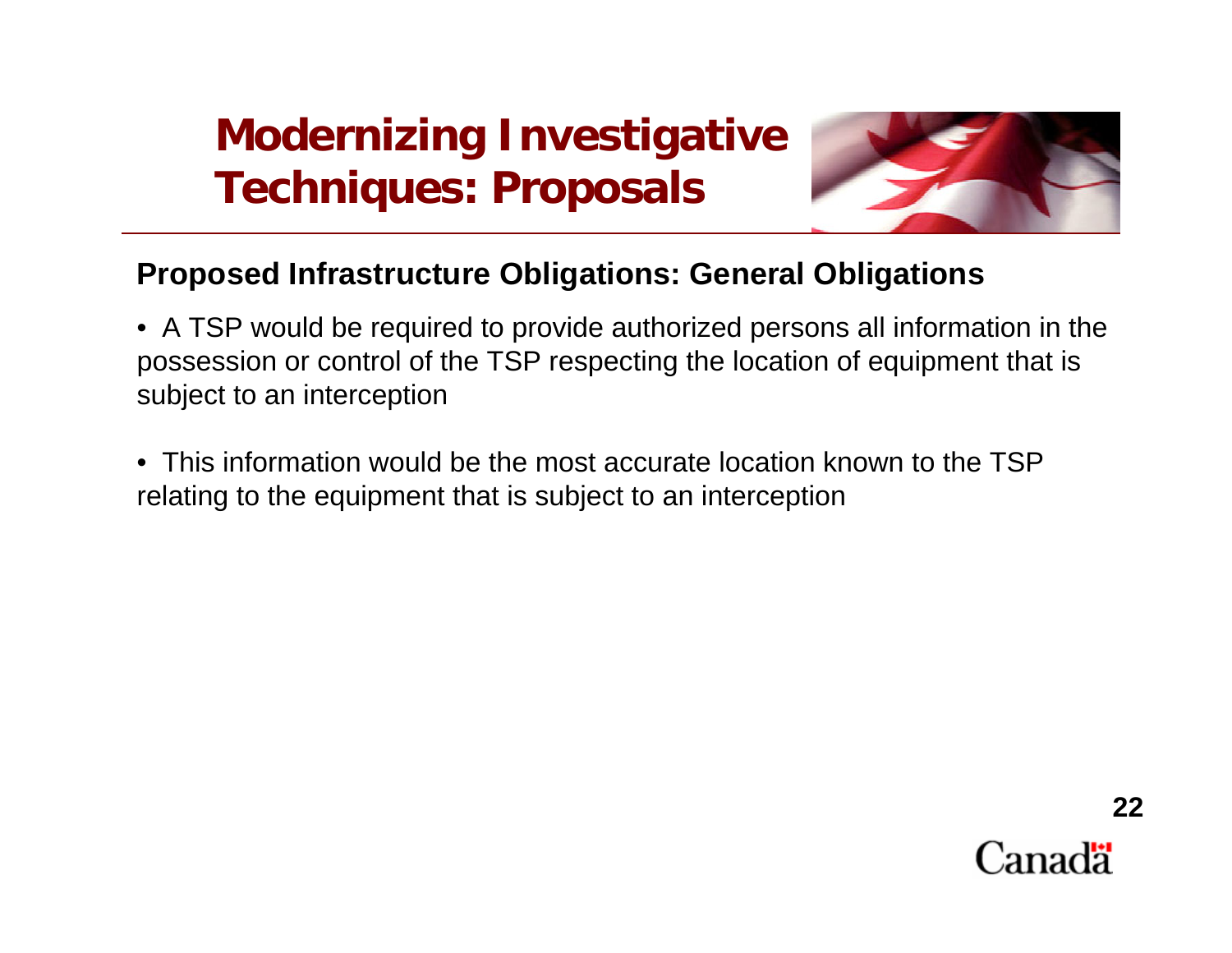

## **Proposed Infrastructure Obligations: General Obligations**

• A TSP would be required to comply with confidentiality and security measures

#### **Confidentiality of Intercepted Information**

- A TSP would be required to ensure that only authorized persons are able to obtain access to intercepted information
- A TSP would be required to ensure that an authorized person from one authorized agency is not able to determine whether particular telecommunications are subject to interception by an authorized person from another authorized agency

#### **Security of Facilities**

• A TSP would be required to take all reasonable steps to ensure that only designated employees are able to access those parts of the transmission apparatus and the related hardware and software that are used solely for interception



**23**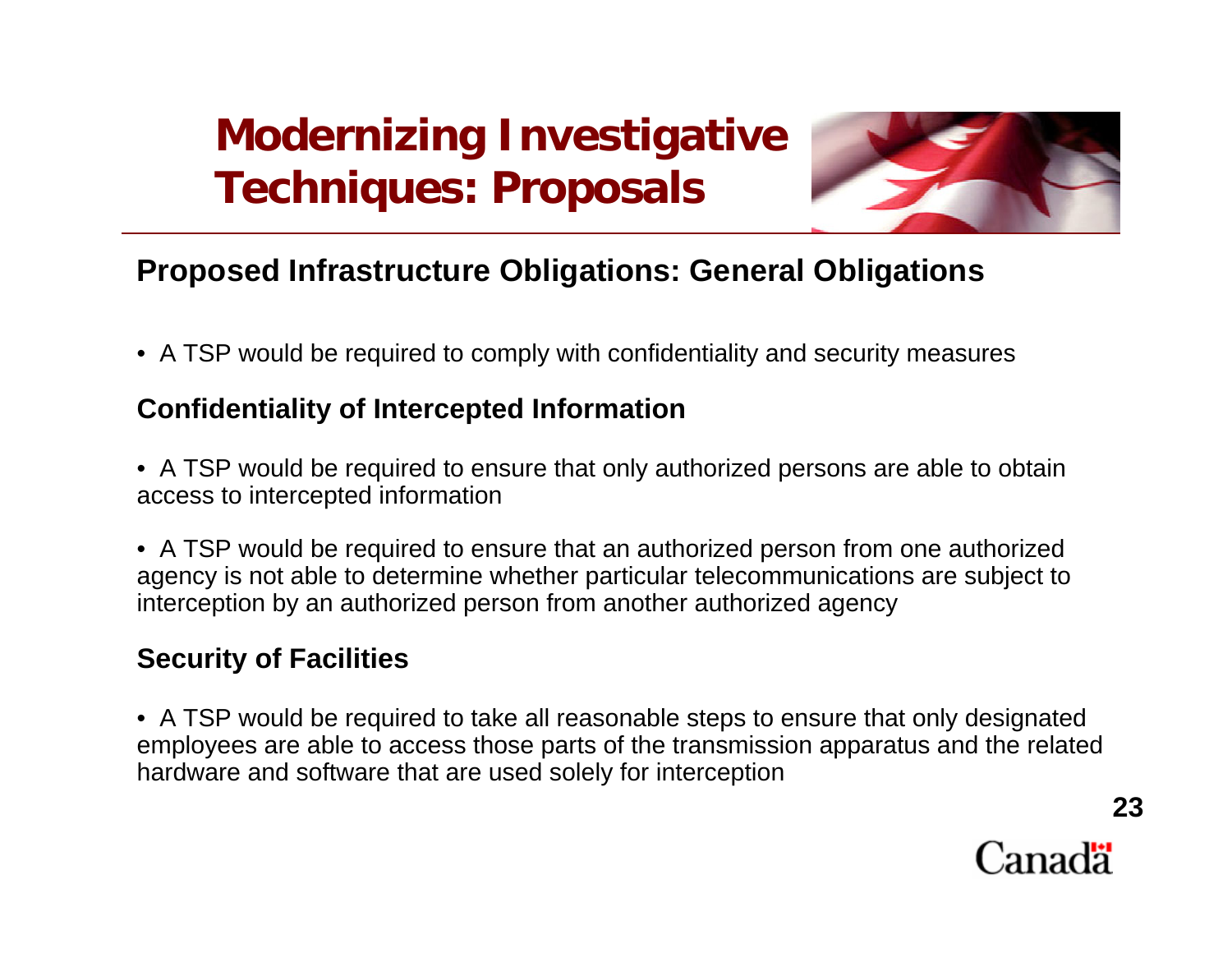

### **Proposed Infrastructure Obligations: Operational Requirements**

- $\bullet$  A TSP operating applicable transmission apparatus would be required to have the capability to meet the Operational Requirements for all information generated by or transmitted through that apparatus
- $\bullet$  Transmission apparatus already deployed would be "grandfathered" with existing interception capability
- $\bullet$  A TSP who has or acquires the ability to meet an Operational Requirement for transmission apparatus used by the TSP would be required to maintain that ability
- $\bullet$  When a TSP begins to operate transmission apparatus or installs certain new software for transmission apparatus, the TSP would be required to meet the Operational Requirements
- $\bullet$  These obligations would be with respect to: Interception of Subject's Telecommunications; Isolation; Real-time Interception; Correlation; and Simultaneous Interceptions **<sup>24</sup>**

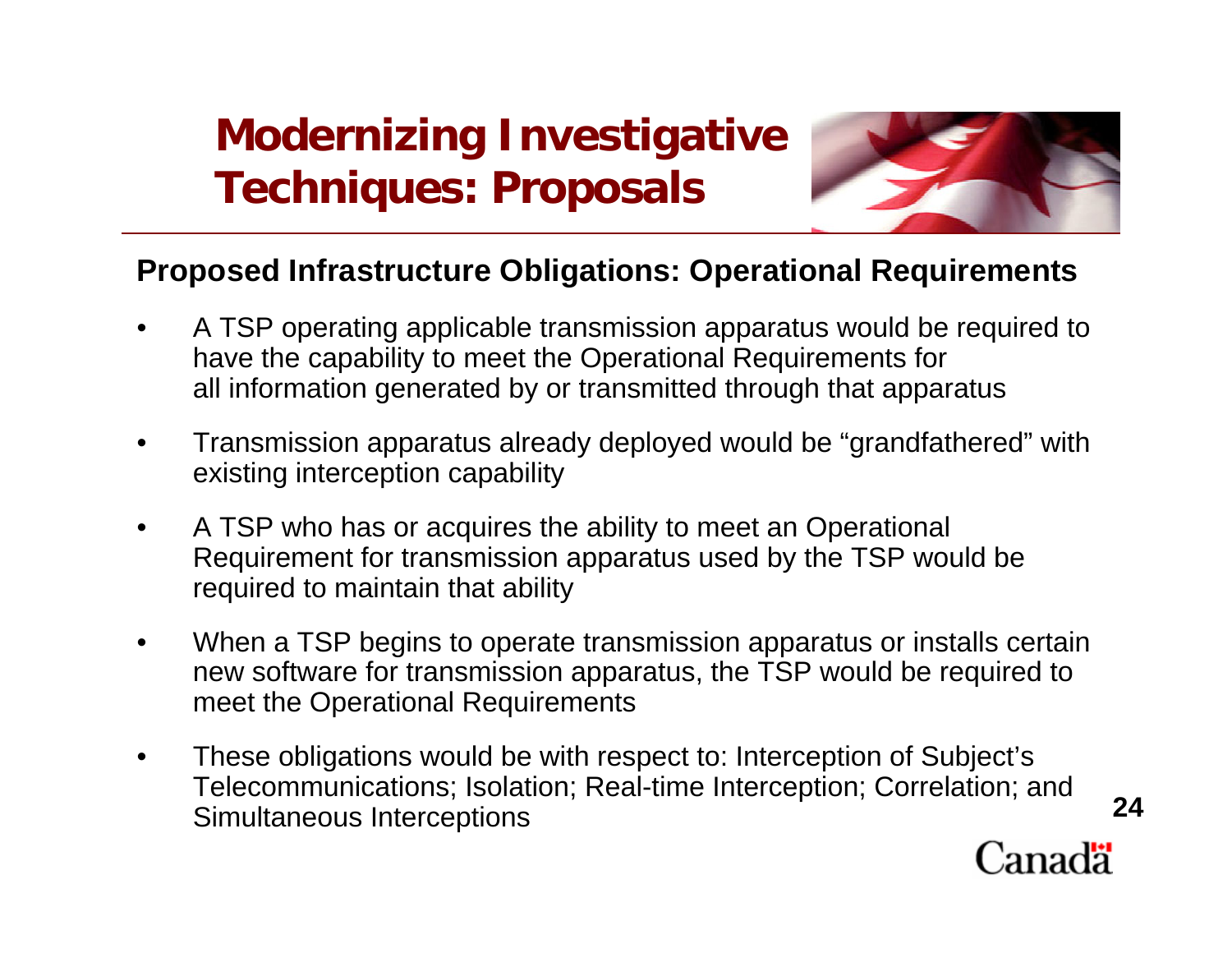

### **Proposed Infrastructure Obligations: Operational Requirements**

- For the applicable transmission apparatus, a TSP would be required to have the capability:
	- to isolate the information that is authorized to be intercepted from other information including:
		- (i) isolating the telecommunications of the person whose telecommunications are authorized to be intercepted from those of other persons; and
		- (ii) isolating the transmission data of the person whose telecommunications are authorized to be intercepted from his or her telecommunications

and to provide that information to authorized persons

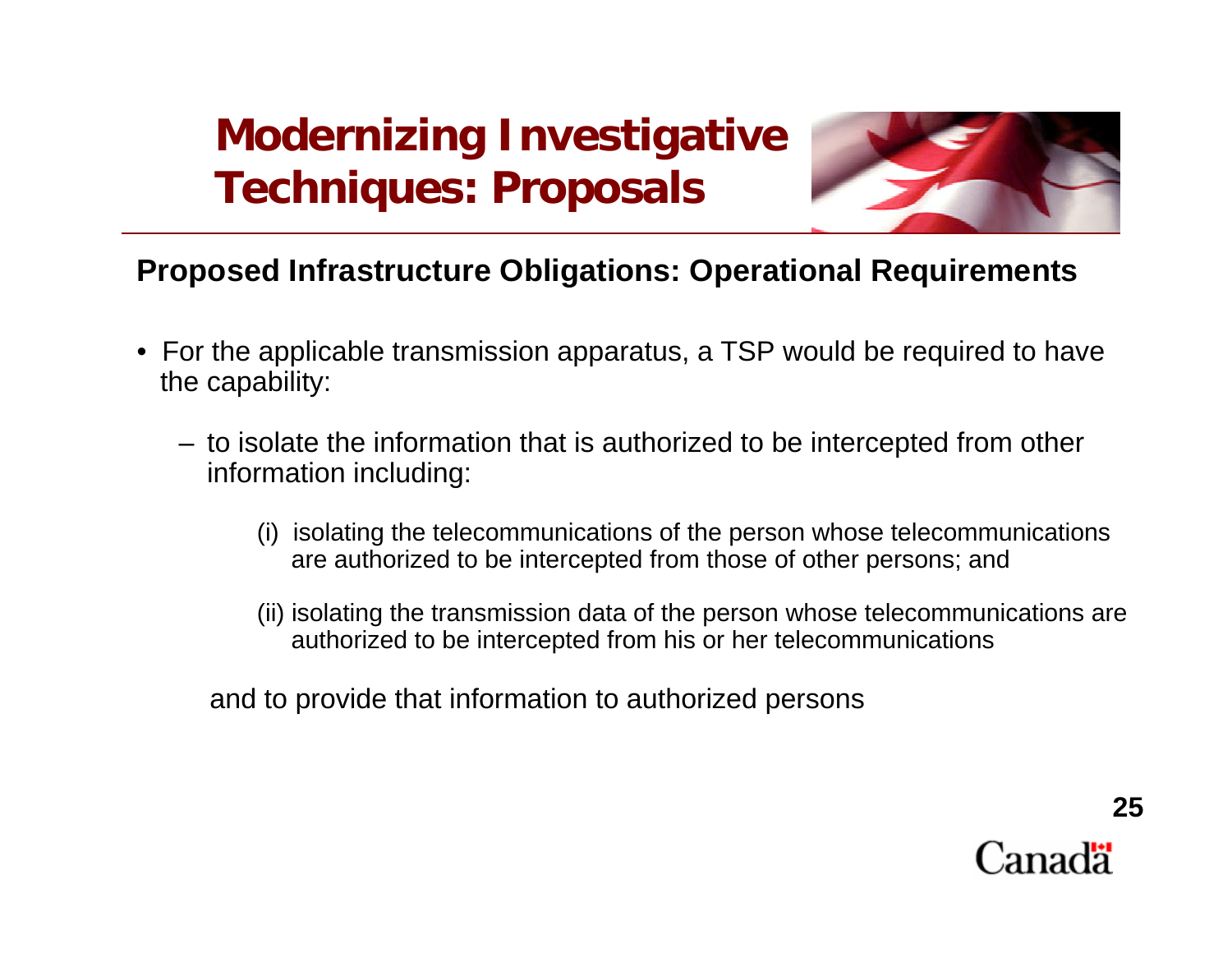

**Other Requirements**

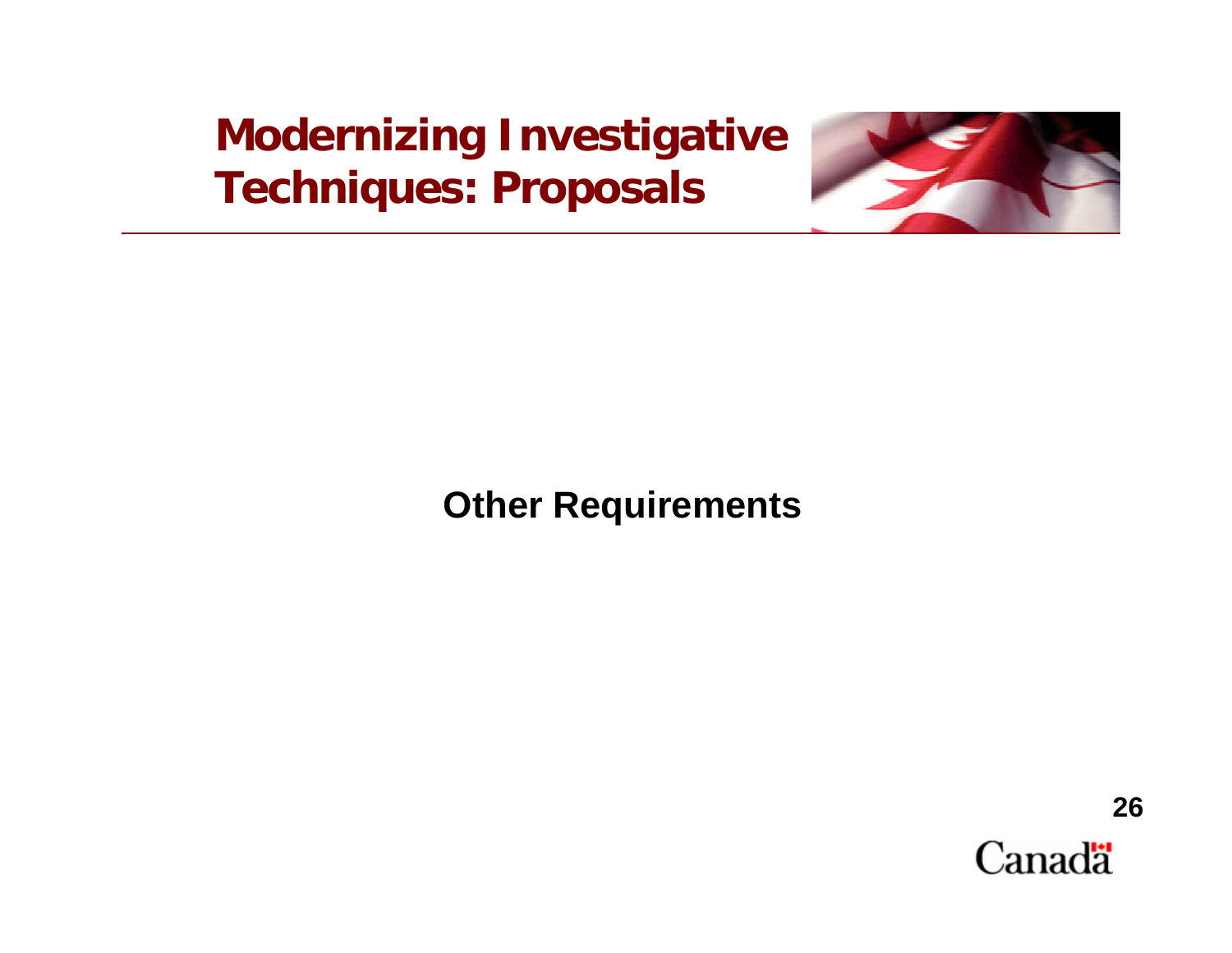

### **Ministerial Compliance Orders:**

- It is proposed that the Minister could, if necessary in his or her opinion, order a TSP to comply with any General Obligation or Operational Requirement in a particular manner or within a particular time, even if the requirement is not yet applicable to the TSP
- If the Minister makes a Compliance Order, the Minister could:
	- (a) pay a TSP an amount that the Minister considers reasonable towards the initial costs of certain expenses that the Minister considers necessary to comply with the order; or
	- (b) provide a TSP with any equipment or other things that the Minister considers necessary to comply with the order

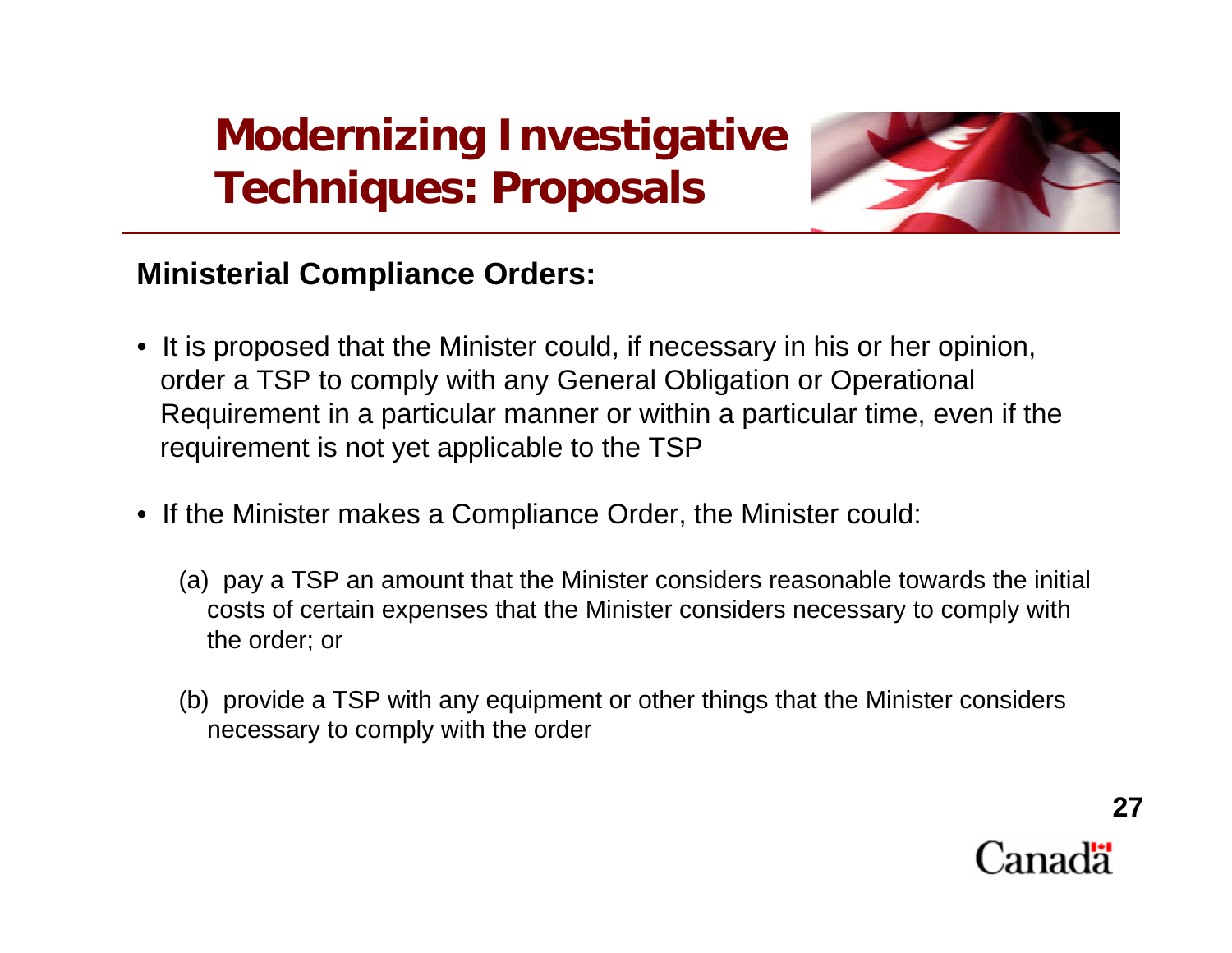

## **Informational Obligations: Mandatory Reporting**

- Every TSP that is providing telecommunications services would be required to submit a report to the Minister within six months after the proposals come into effect, in a certain form and manner, containing information:
	- (a) concerning the TSP's capability to meet the Operational Requirements; and
	- (b) that the Minister may require for administrative purposes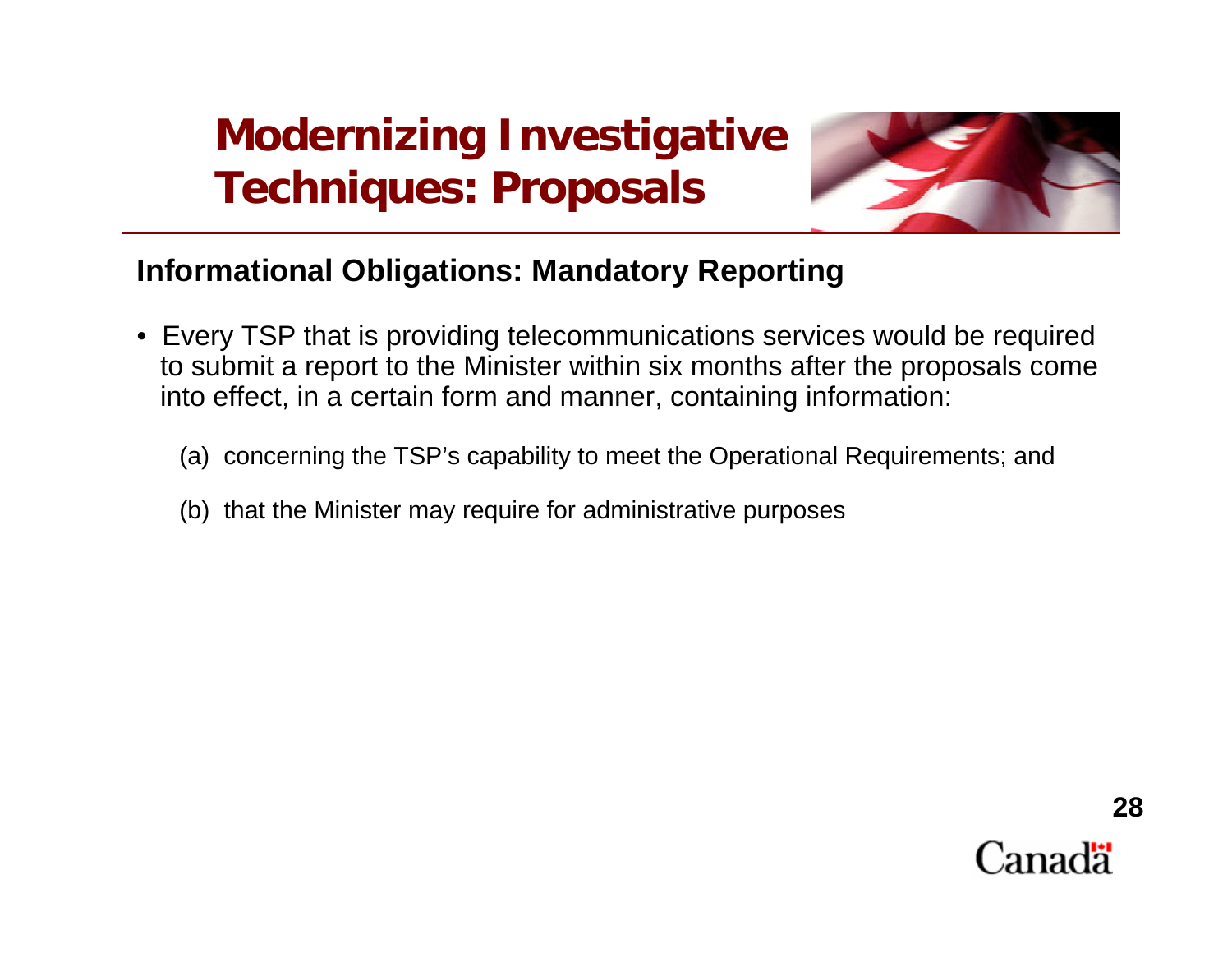

### **Informational Obligations: Obligation to Provide Information**

- A TSP, at the request of a peace officer, an employee of CSIS or the RCMP, would be required to:
	- (a) provide information relating to its telecommunications facilities used to provide telecommunications services to its subscribers
	- (b) indicate what telecommunications services are available to its subscribers
	- (c) provide the name, address and telephone number of any TSP from whom it obtains or to whom it provides telecommunications services, if it has that information
- A TSP, at the request of an authorized person, would be required to provide information on the telecommunications services and features that it provides to a person who is a subject of an interception, as well as information on the particular telecommunications facilities and transmission apparatus that are used to provide the services and features to the interception subject

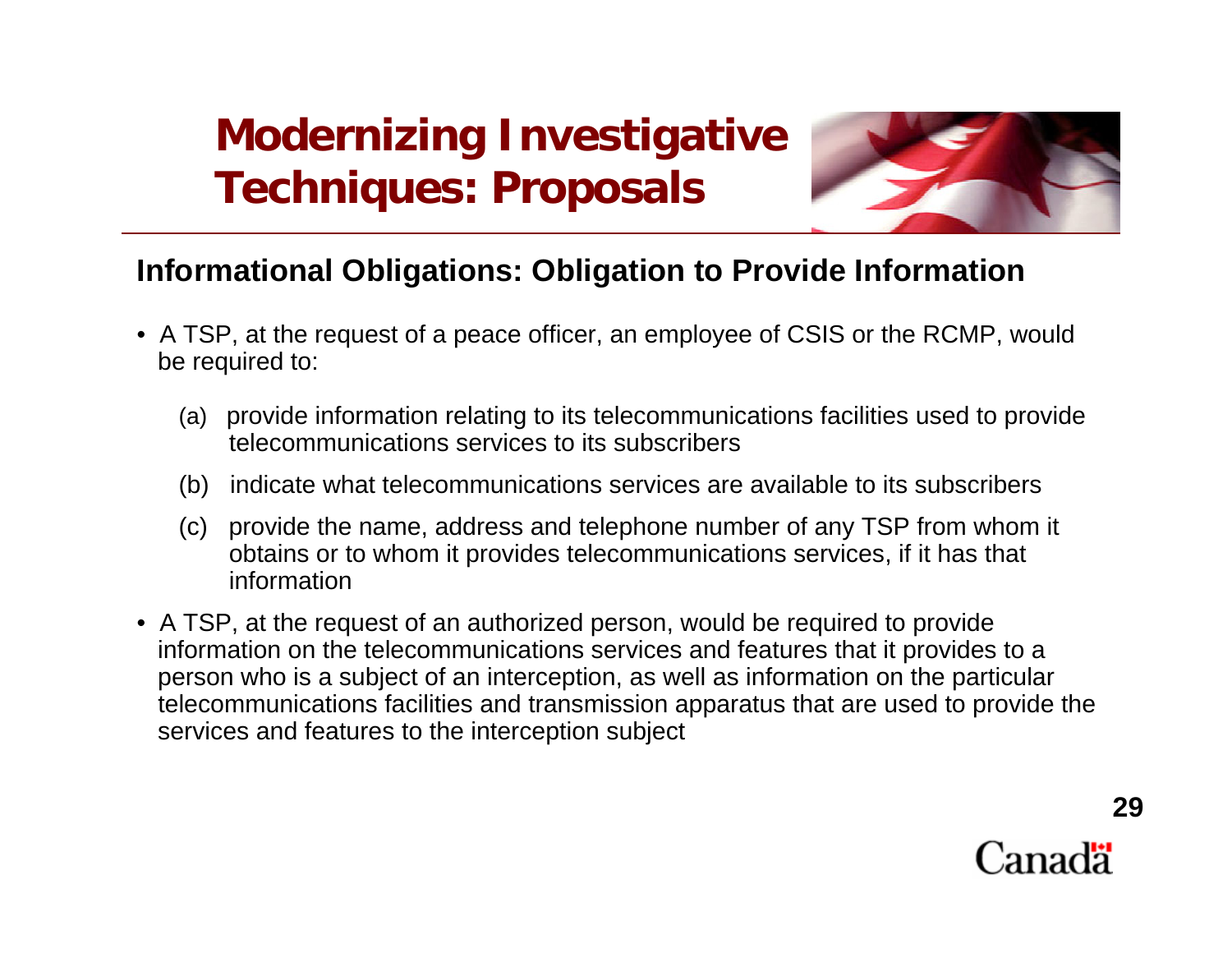

### **Inspections and Offences:**

- The Minister could designate any qualified person as an inspector for the purpose of verifying compliance
- Penalties for the key provisions would include prosecution on indictment with a fine not exceeding \$500,000 or a prison term up to five years
- If a corporation commits an offence, every officer, director or agent of the corporation who directed, authorized, assented to, acquiesced in, or participated in the commission of the offence would be guilty of the offence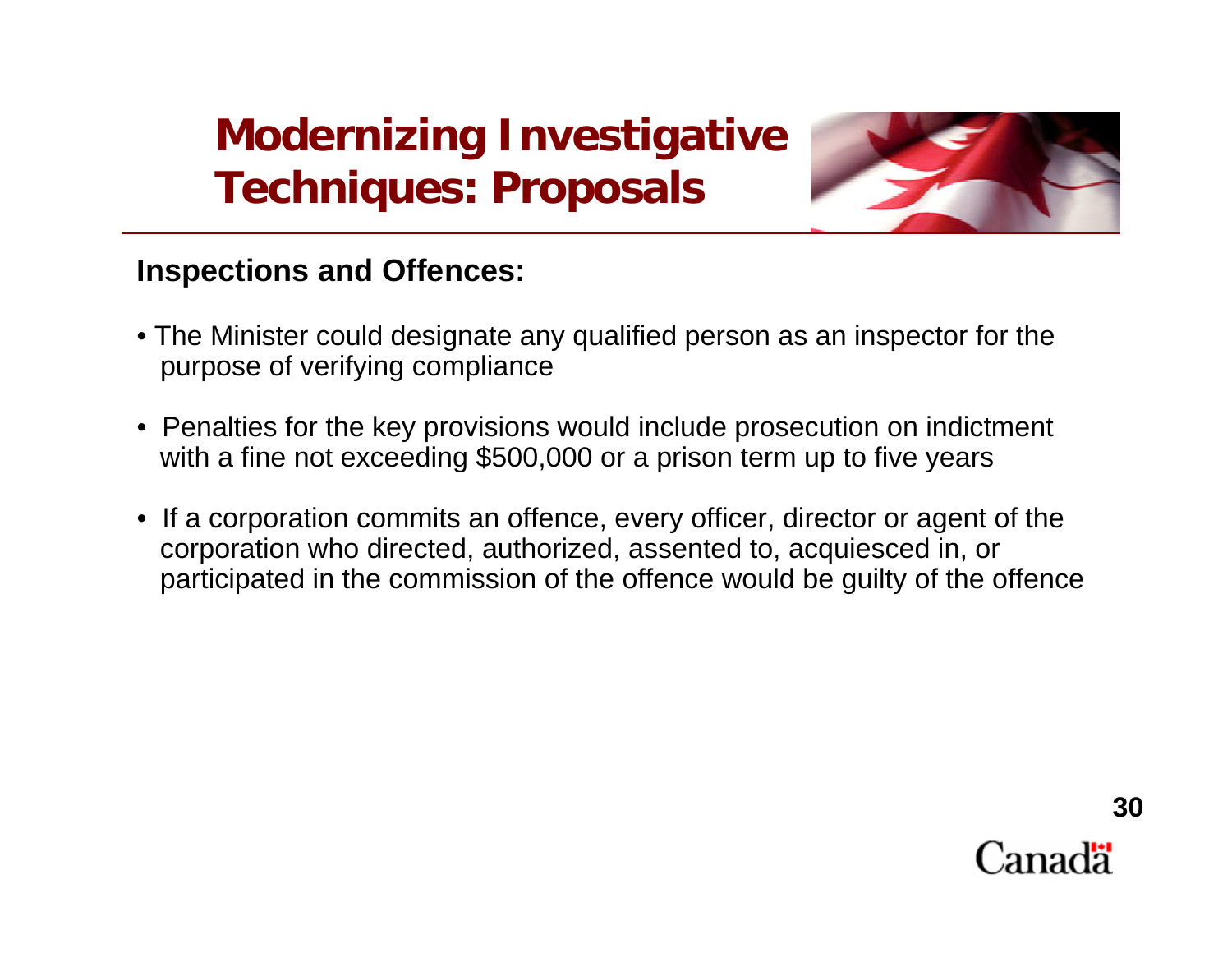

## **Proposals Respecting Access to Subscriber Information**

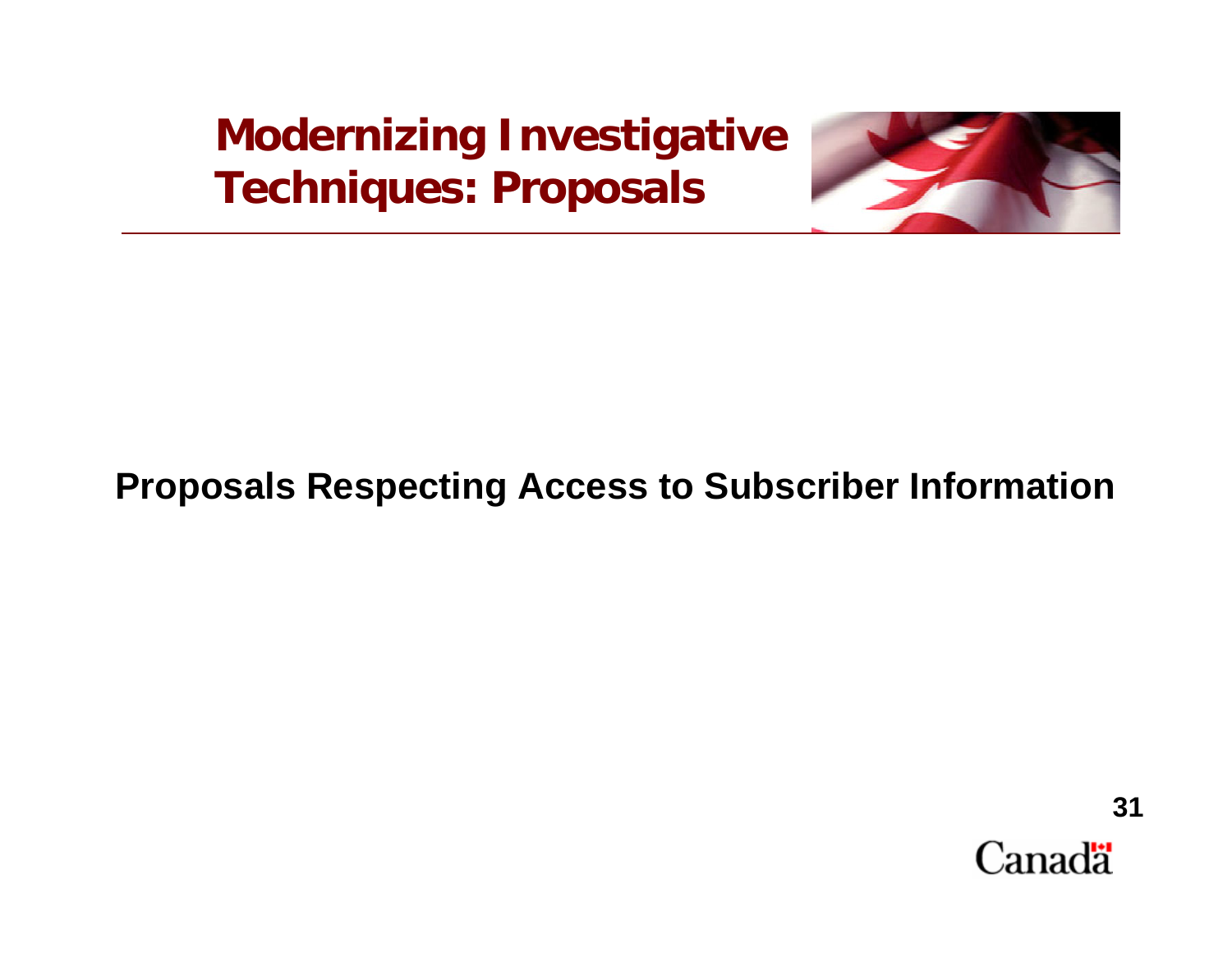

## **Subscriber Information:**

- Every TSP, in accordance with the prescribed details, would be required to provide to designated persons, on request, any information in its possession or control respecting the name, address and prescribed identifiers of any subscriber to its telecommunications service
- The Commissioner of the RCMP (or delegate) or the Competition Bureau, Director of CSIS, or chief of a police service could name any employee whose duties are to protect national security or law enforcement as a designated person for the purposes of requesting subscriber information
- The proposal will <u>not</u>:
	- require the mandatory collection or retention of subscriber information
	- impose "know your customer" obligations
	- require the development of a national database to access subscriber information**32**

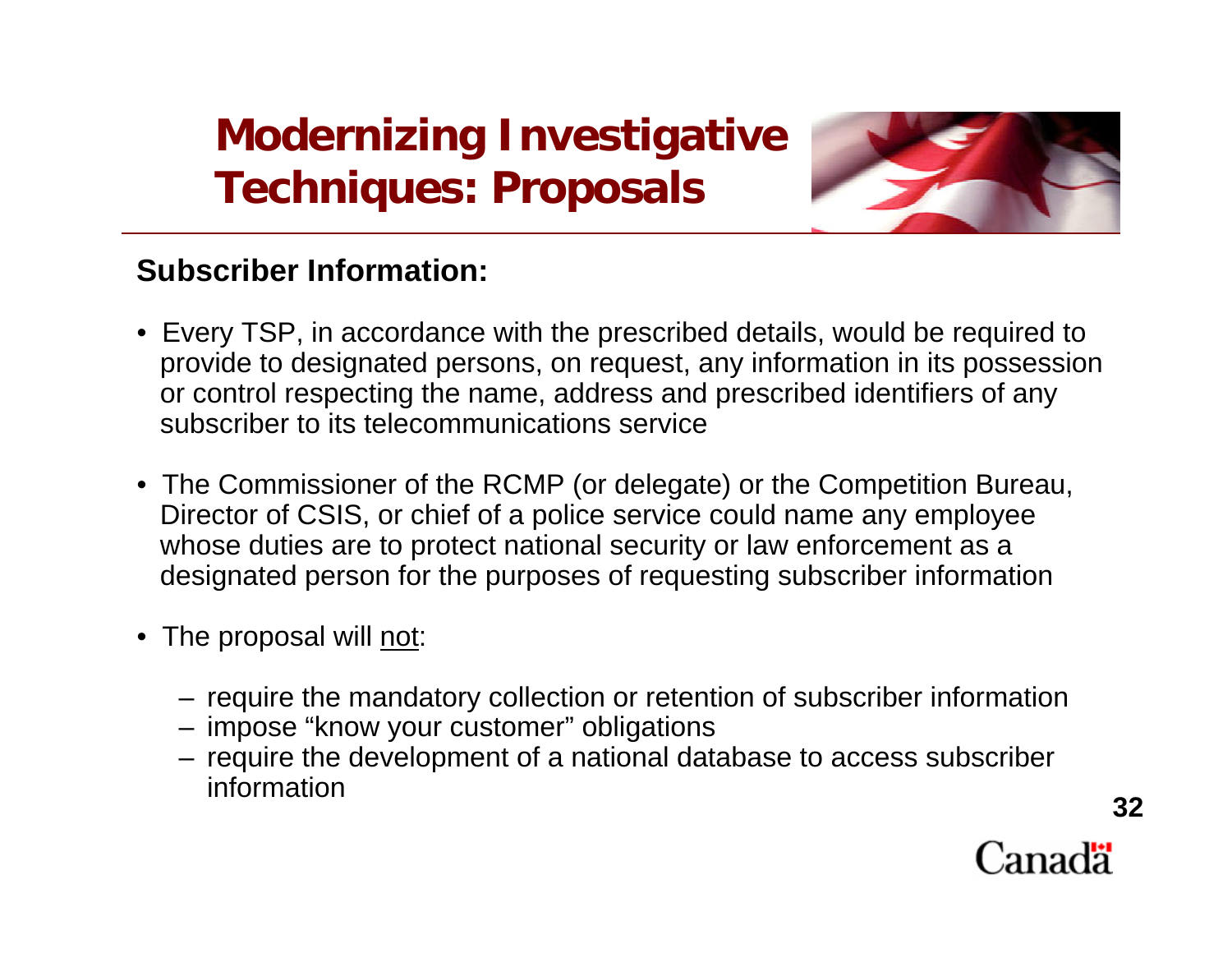

### **Subscriber Information to be Provided on Request:**

- The following are the identifiers a TSP would be required to provide to a designated person, on written or oral request, if available:
	- (a) where the designated person provides a subscriber's name, a TSP would be required to provide the subscriber's address, telephony subscriber service identifier and Internet subscriber service identifier
	- (b) where the designated person provides a subscriber's name and a date and time, a TSP would be required to provide the subscriber's dynamic IP address
	- (c) where the designated person provides a subscriber's address, a TSP would be required to provide the subscriber's name, telephony subscriber service identifier and Internet subscriber service identifier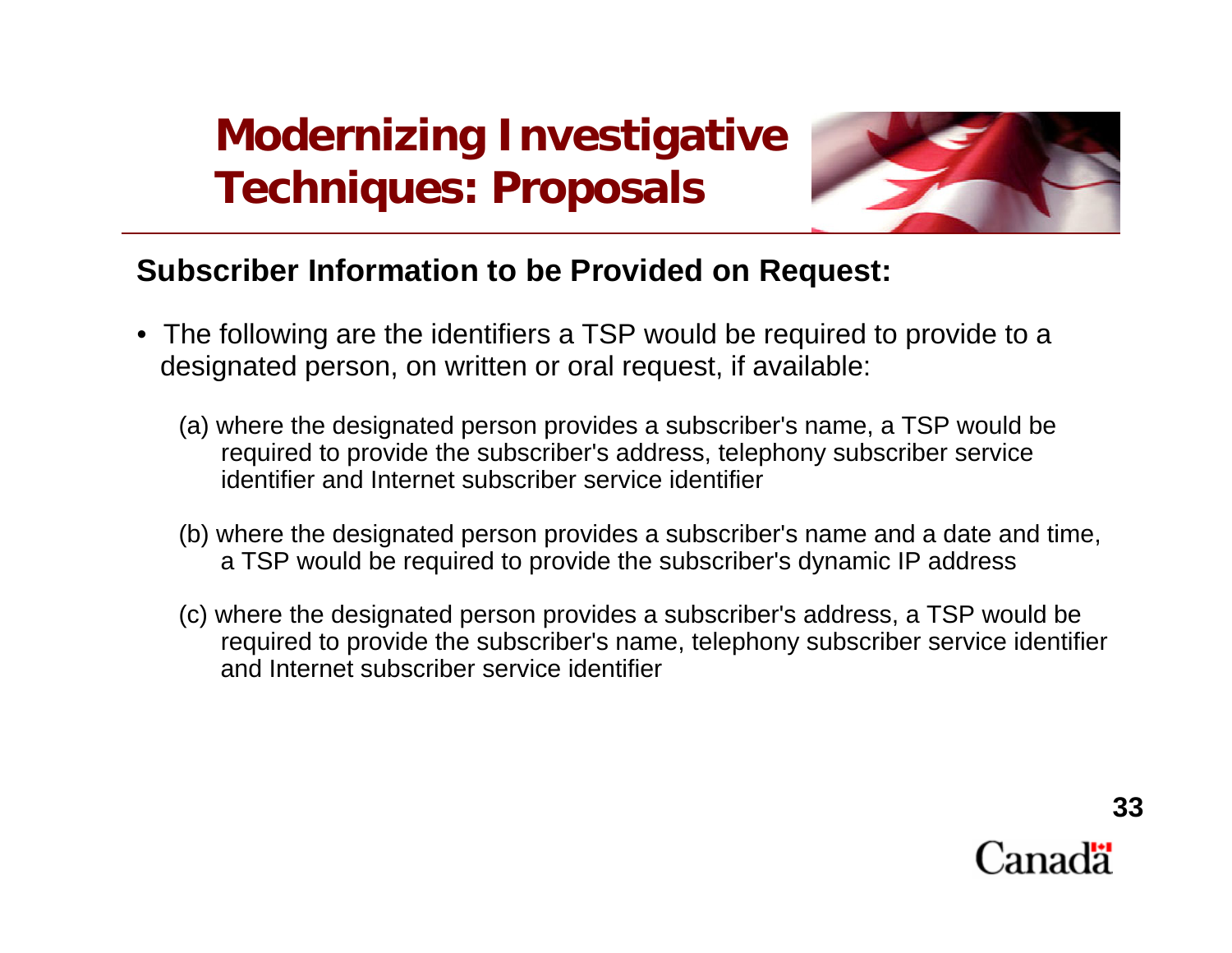

### **Subscriber Information to be Provided on Request (continued):**

- The following are the identifiers a TSP would be required to provide to a designated person, on written or oral request, if available:
	- (d) where the designated person provides a subscriber's address and a date and time, a TSP would be required to provide the subscriber's dynamic IP address
	- (e) where the designated person provides one or more of the subscriber's telephony subscriber service identifiers, a TSP would be required to provide the subscriber's name, address, and Internet subscriber service identifier
	- (f) where the designated person provides one or more of a subscriber's telephony subscriber service identifiers and a date and time, a TSP would be required to provide the subscriber's dynamic IP address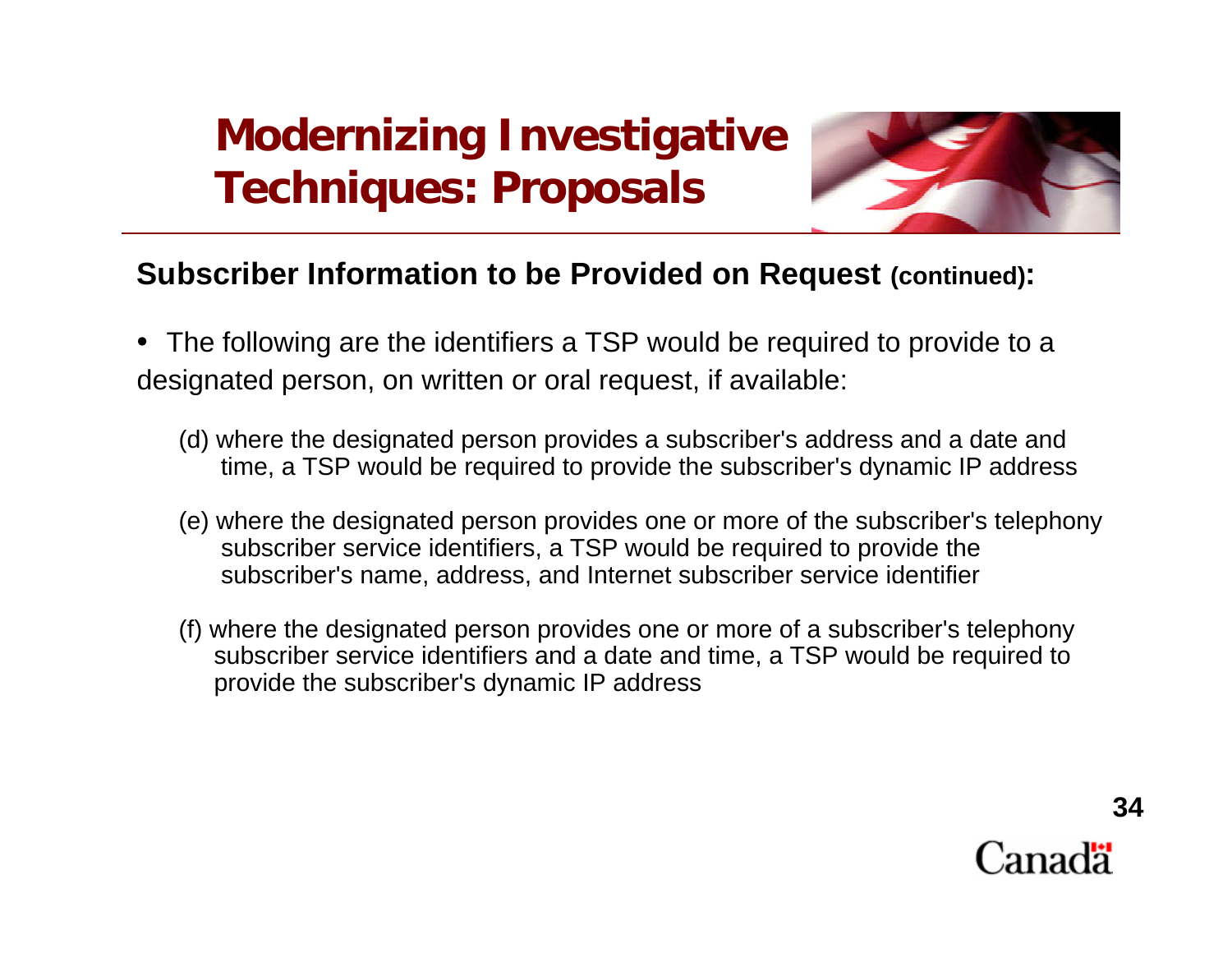

### **Subscriber Information to be Provided on Request (continued):**

• The following are the identifiers a TSP would be required to provide to a designated person, on written or oral request, if available:

- (g) where the designated person provides one or more of a subscriber's Internet subscriber service identifiers, a TSP would be required to provide the subscriber's name, address and telephony subscriber service identifier
- (h) where the designated person provides one or more of a subscriber's Internet subscriber service identifiers and a date and time, a TSP would be required to provide the subscriber's dynamic IP address

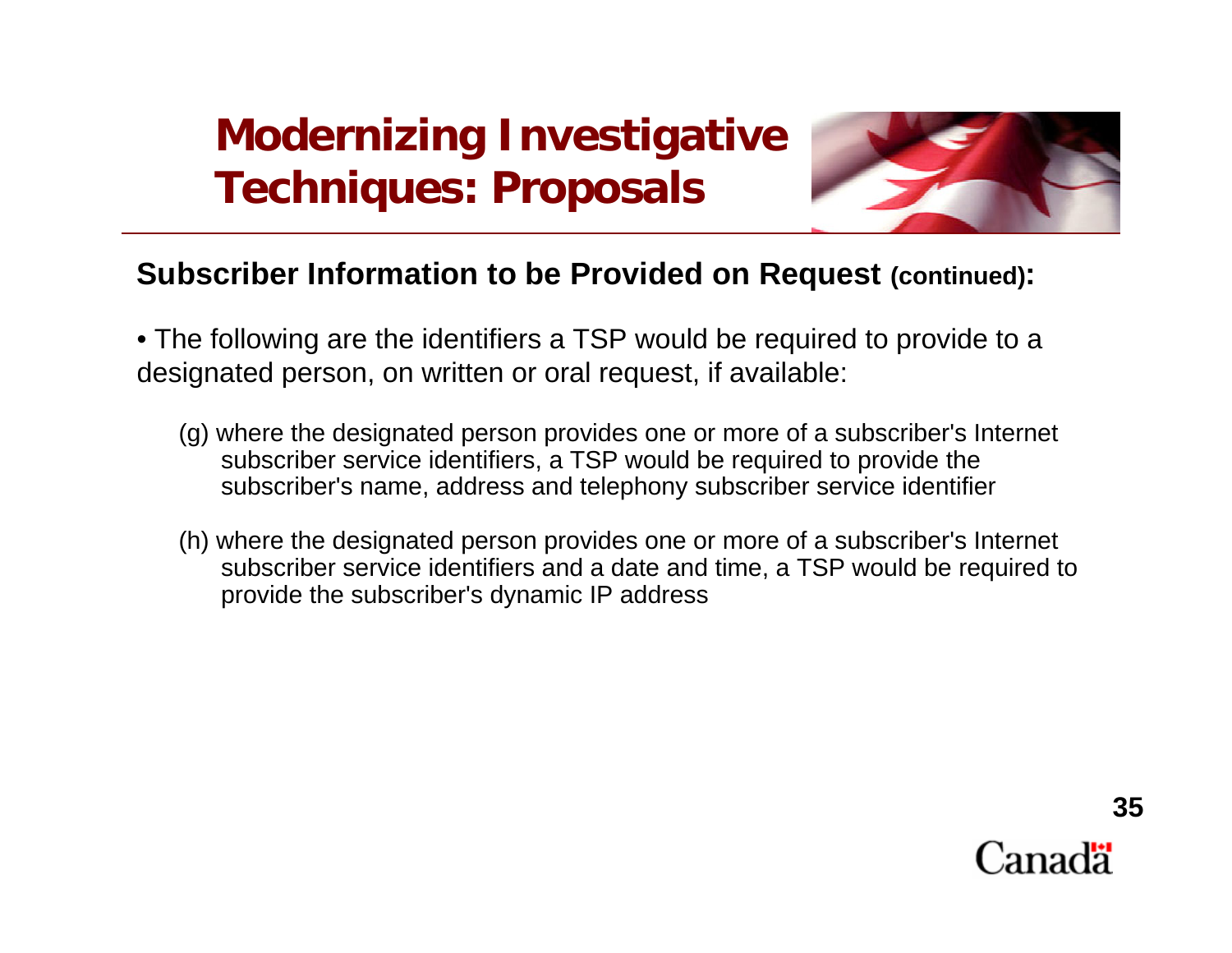

### **Subscriber Information: Security & Confidentiality Requirements**

• A TSP would be required to ensure that the following information is kept confidential and not disclosed to any unauthorized person, unless disclosure is required by law:

- the content of any request for subscriber information by a designated person
- the content of any subscriber information provided to a designated person
- the number of requests for subscriber information that have been performed
- the procedures used to provide subscriber information
- any information relating to the technology or technique employed in providing subscriber information
- any other information relating to the provision of subscriber information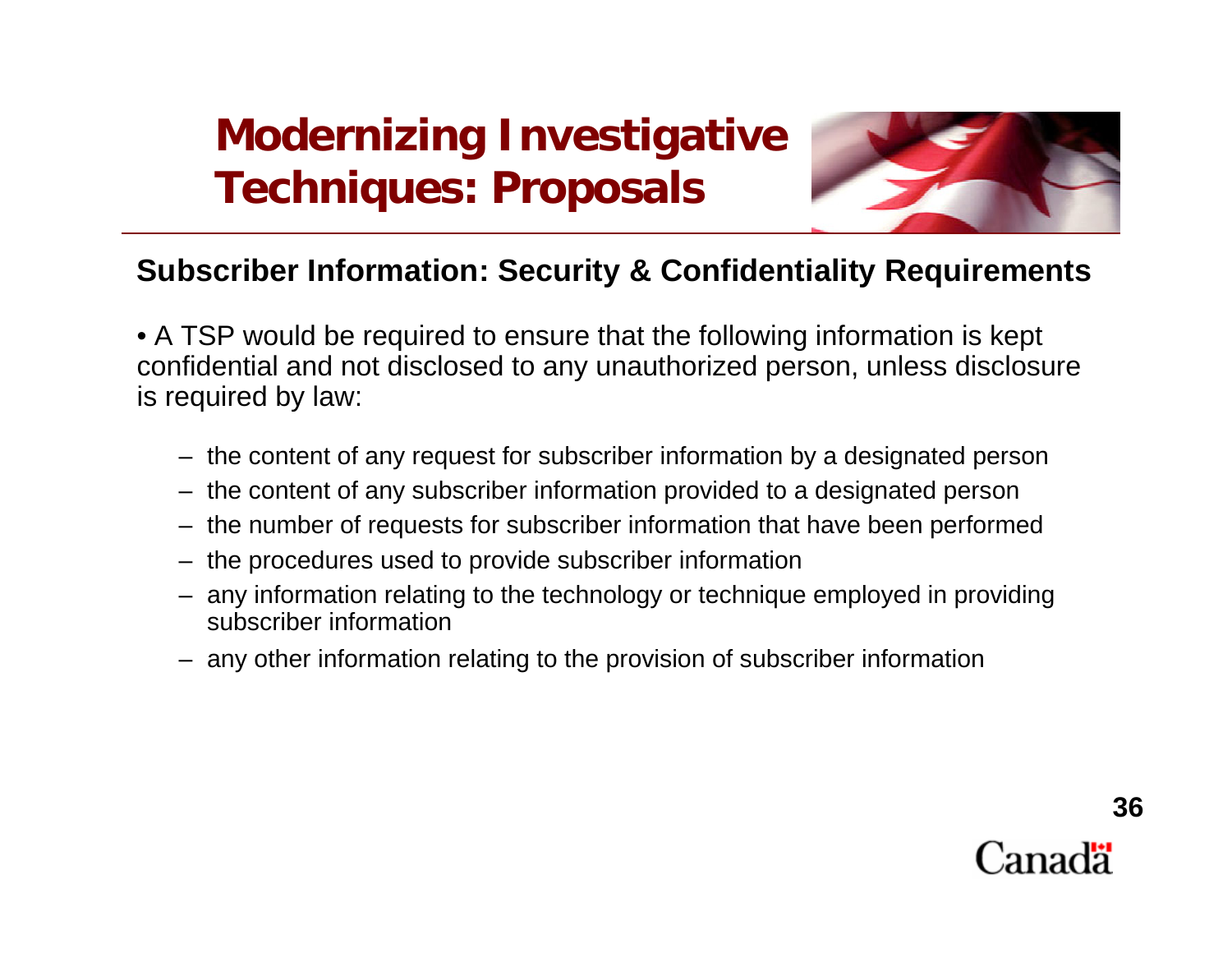

### **Subscriber Information: Timing and Accuracy of Information**

- A TSP would be required to provide subscriber information to designated persons as soon as possible, and no longer than 72 hours after the request has been received
- If subscriber information is immediately necessary to investigate a threat to national security or an unlawful act that reasonably could be expected to cause serious harm to any person or property, or if an investigation could reasonably be expected to be compromised seriously by delay, a TSP would be required to provide subscriber information to designated persons as soon as possible, and no longer than within 30 minutes after the request has been received
- A TSP would be required to provide the most up-to-date information in its possession

**37**Canadä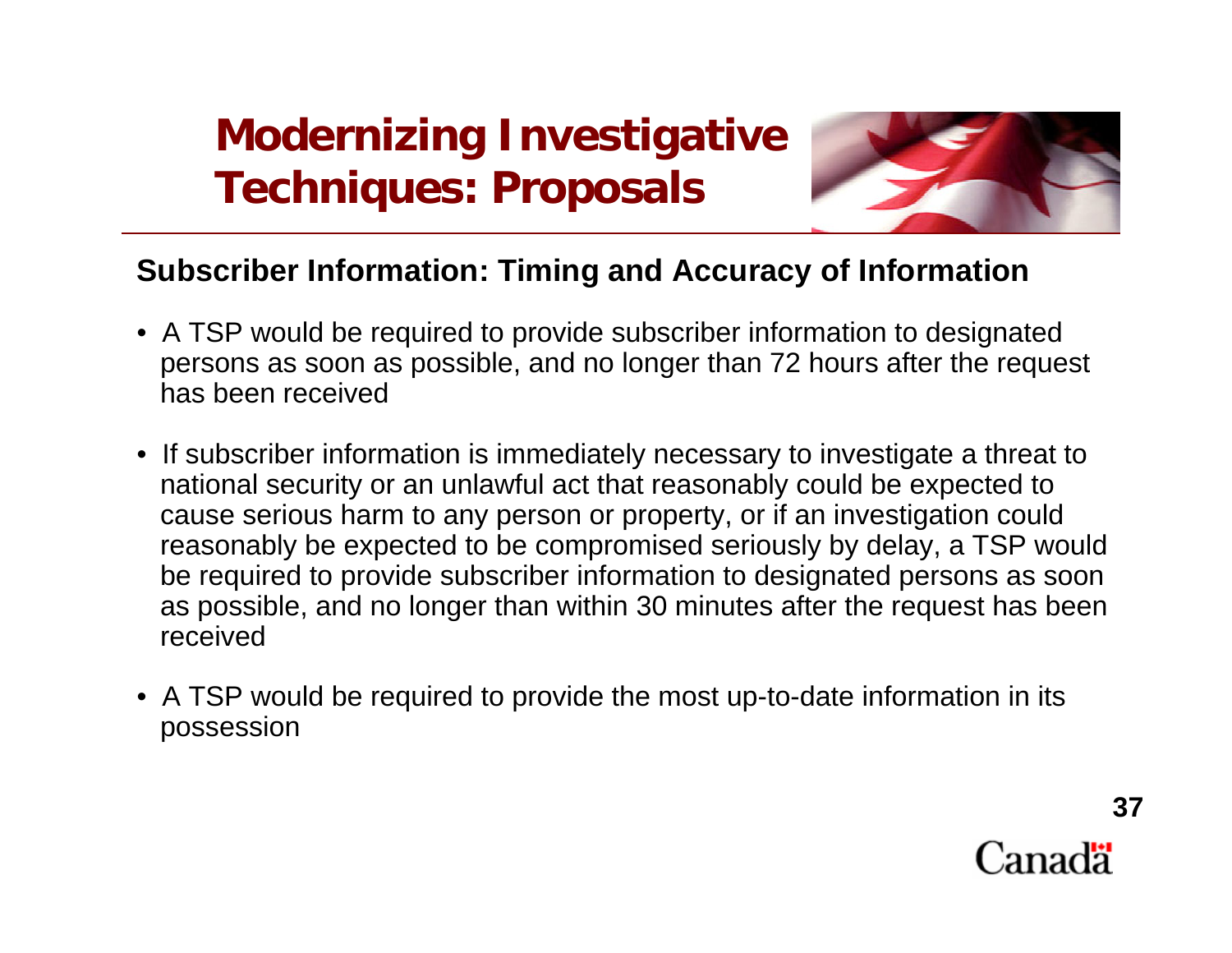

### **Subscriber Information: Safeguards**

- • A designated person would be required to ensure that a record in relation to a request for subscriber information is retained, and contains the following information:
	- (a) the purpose for the request
	- (b) reference to any Act of Parliament or any Act of the legislature of a province or territory, if relevant
	- (c) a file number or other identifier linking the request to an investigation or other duty; and
	- (d) the name and other relevant identifiers of the person making the request
- $\bullet$  This information would have to be retained in accordance with the provisions of any Act of Parliament or any Act of the legislature of a province or territory relating to the retention of information or any applicable policies, and made available for appropriate audit and oversight purposes
- A designated person would be permitted to create a single record in  $\bullet$ **38**relation to multiple requests for subscriber information when the records for such requests would be identical in nature Canadä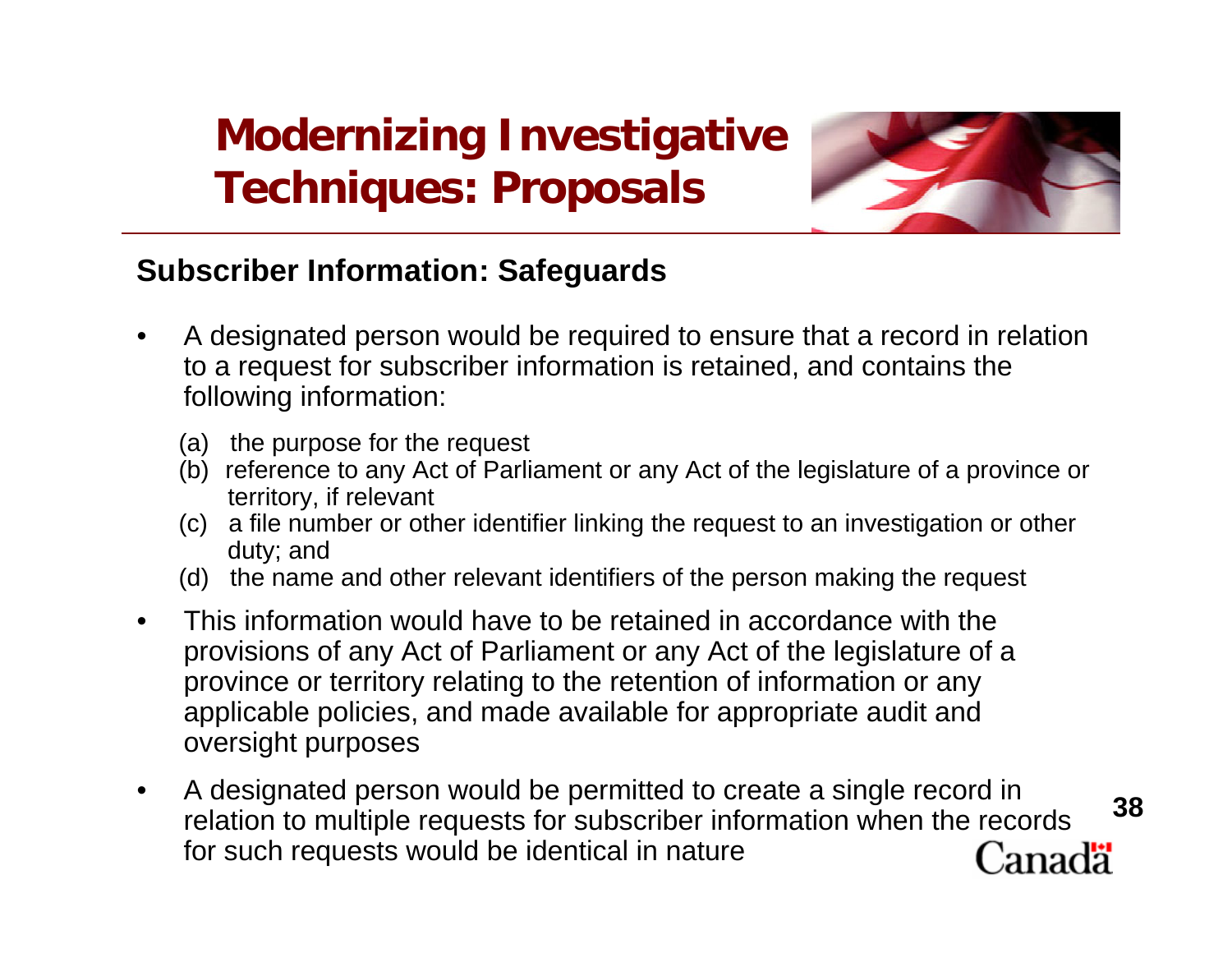

## **Proposed Definitions**

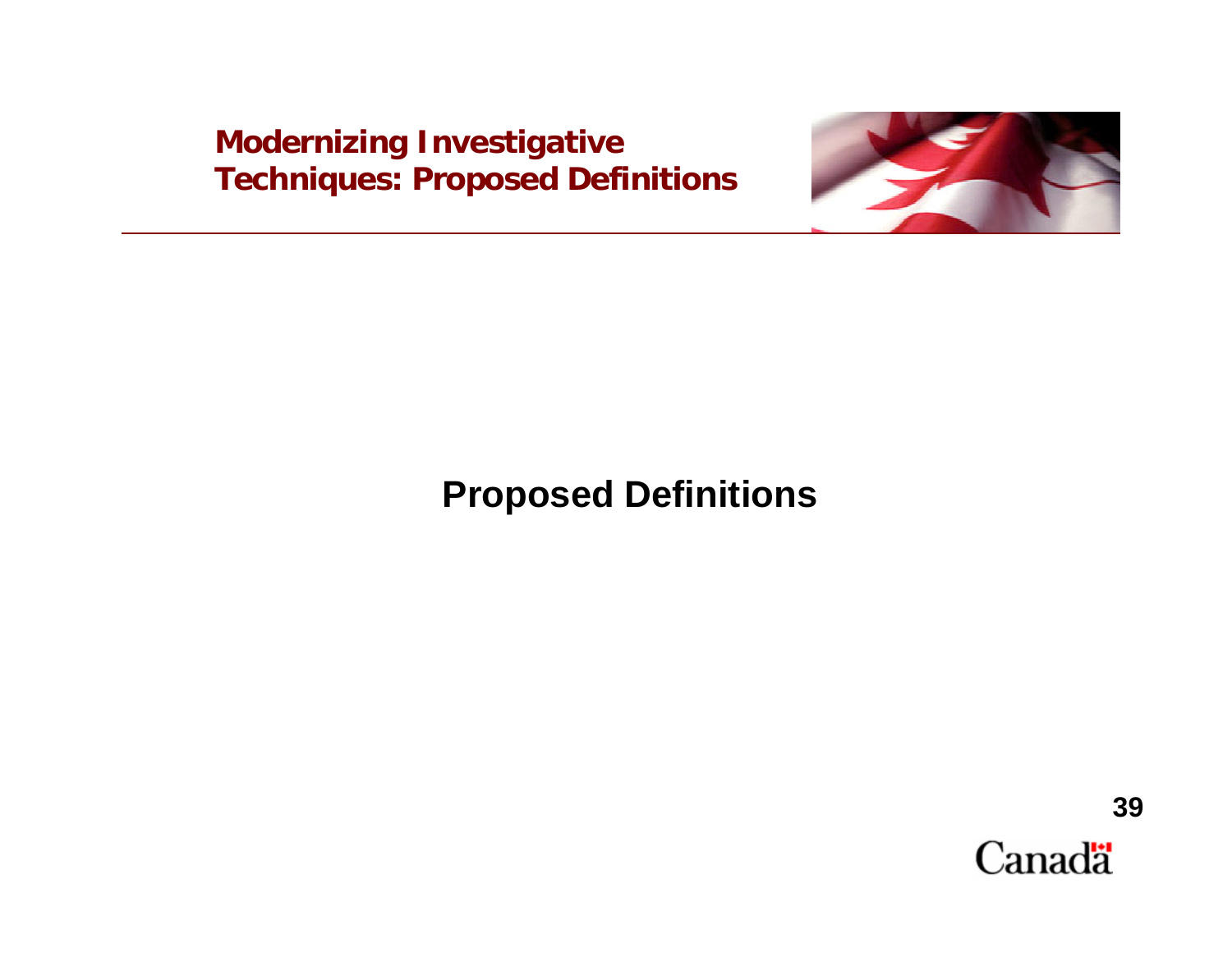

- • **Authorization -** means an interception authorization pursuant to the *Criminal Code* or a warrant issued under the *Canadian Security Intelligence Service Act*
- • **Authorized Persons -** means individuals who are authorized under the *Criminal Code* or the *Canadian Security Intelligence Service Act* to intercept information transmitted by telecommunications
- • **Authorized Agency -** means a government agency whose employees or members may include authorized persons
- • **Designated Employee -** means a member of the staff of a telecommunications service provider designated by an authorized agency for purposes of interception to perform interception related functions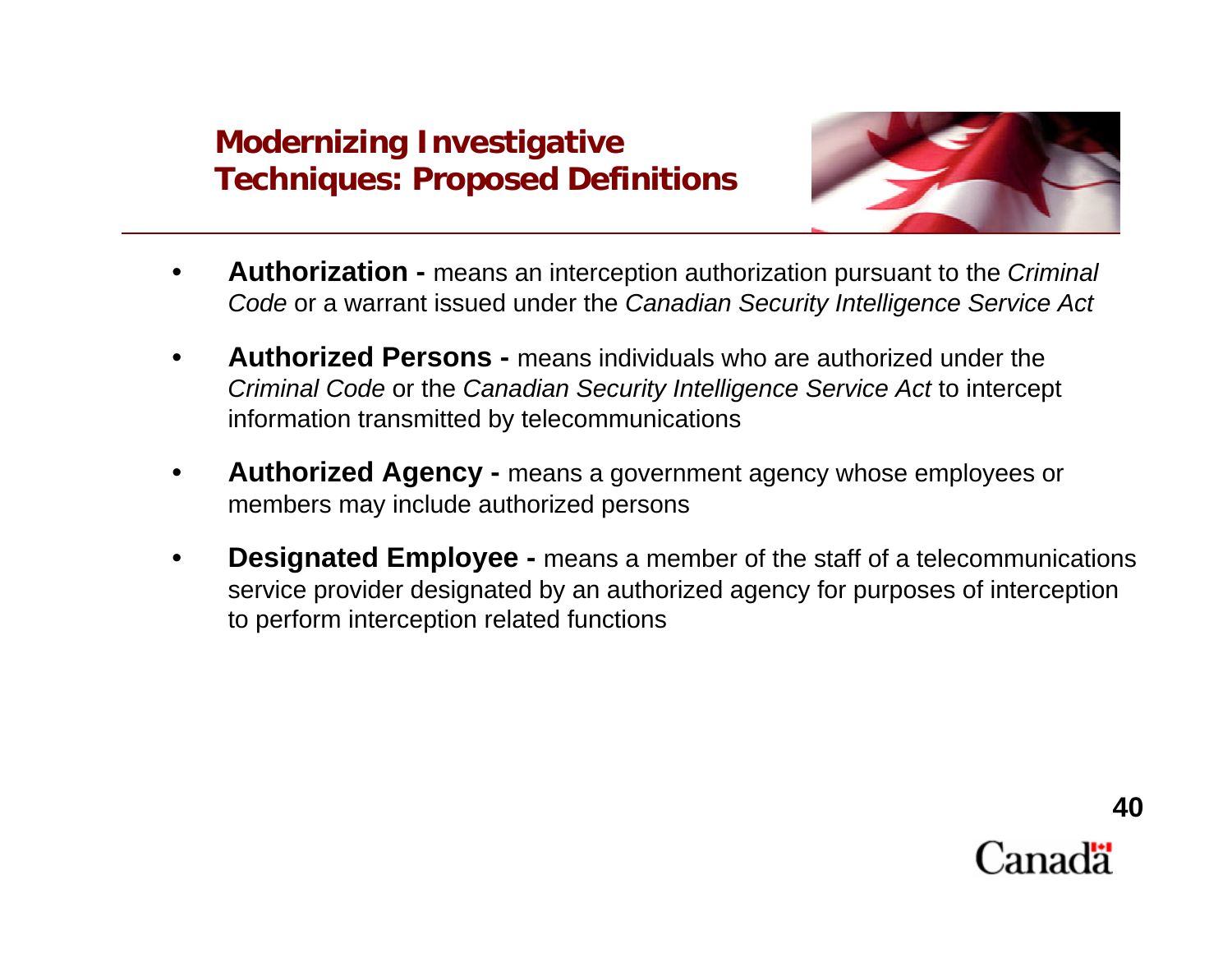

- • **Designated Person** - means a person designated to access subscriber information
- •**Intercept -** includes listen to, record or acquire telecommunications, including transmission data and the content of any information that is transmitted by telecommunications, and any data or information that identifies or refers to that content
- •**Intercepted Information -** means information that is transmitted by telecommunications and that is intercepted by an authorized person
- $\bullet$ **Interception Subject -** means a person whose telecommunications are intercepted by an authorized person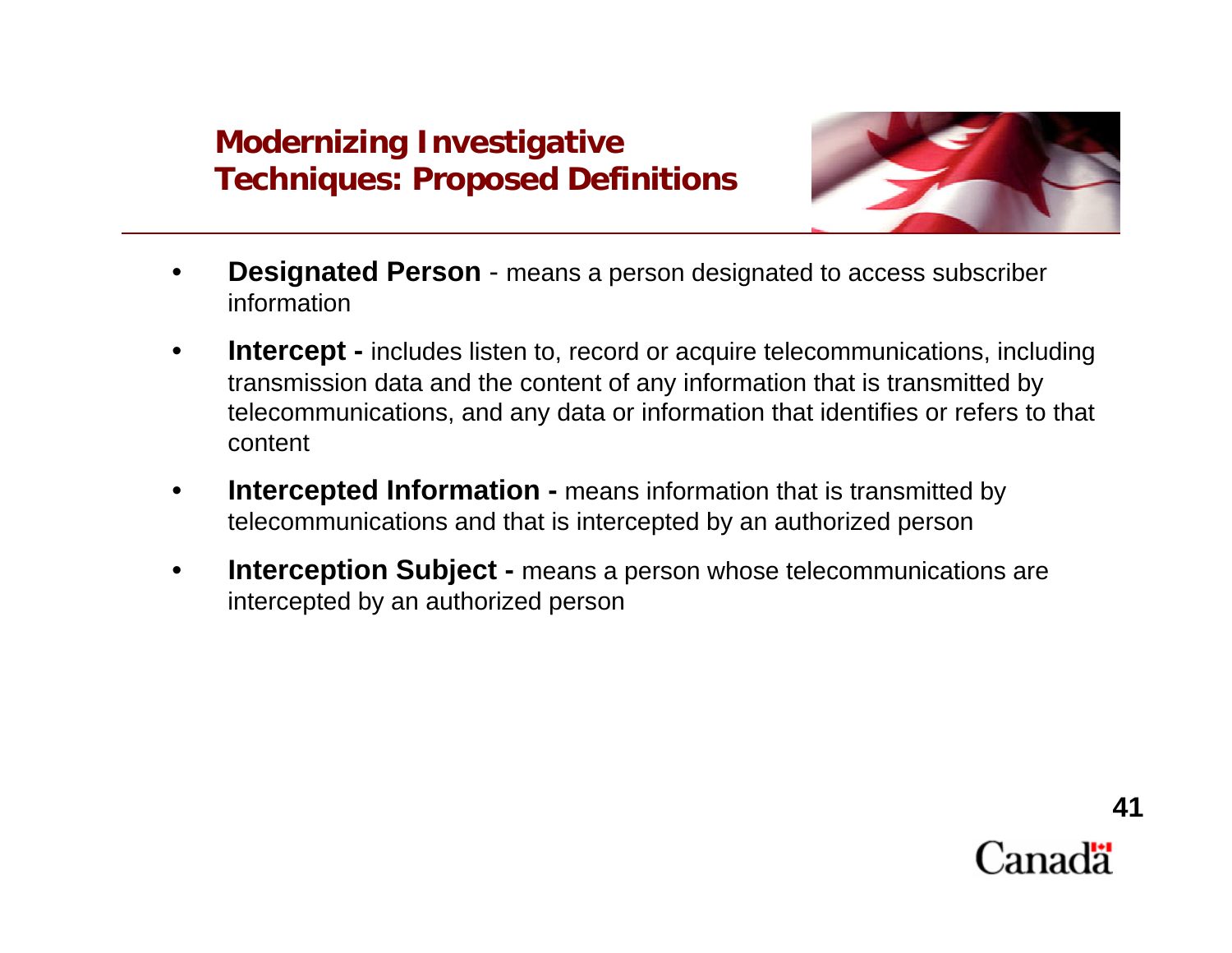

- • **Internet Subscriber Service Identifier -** means one or more unique identifiers associated with a subscriber to a particular Internet telecommunications service, namely, the following:
	- (a) an SMTP electronic mail address; or
	- (b) a fixed IP address
- • **Large Telecommunication Service Provider -** means a telecommunications service provider that:
	- (a) provides satellite telecommunications services; or
	- (b) provides telecommunications services and has 100,000 or more subscribers
- • **Minister -** means the Minister of Public Safety and Emergency Preparedness (Solicitor General of Canada)

**42**Canadä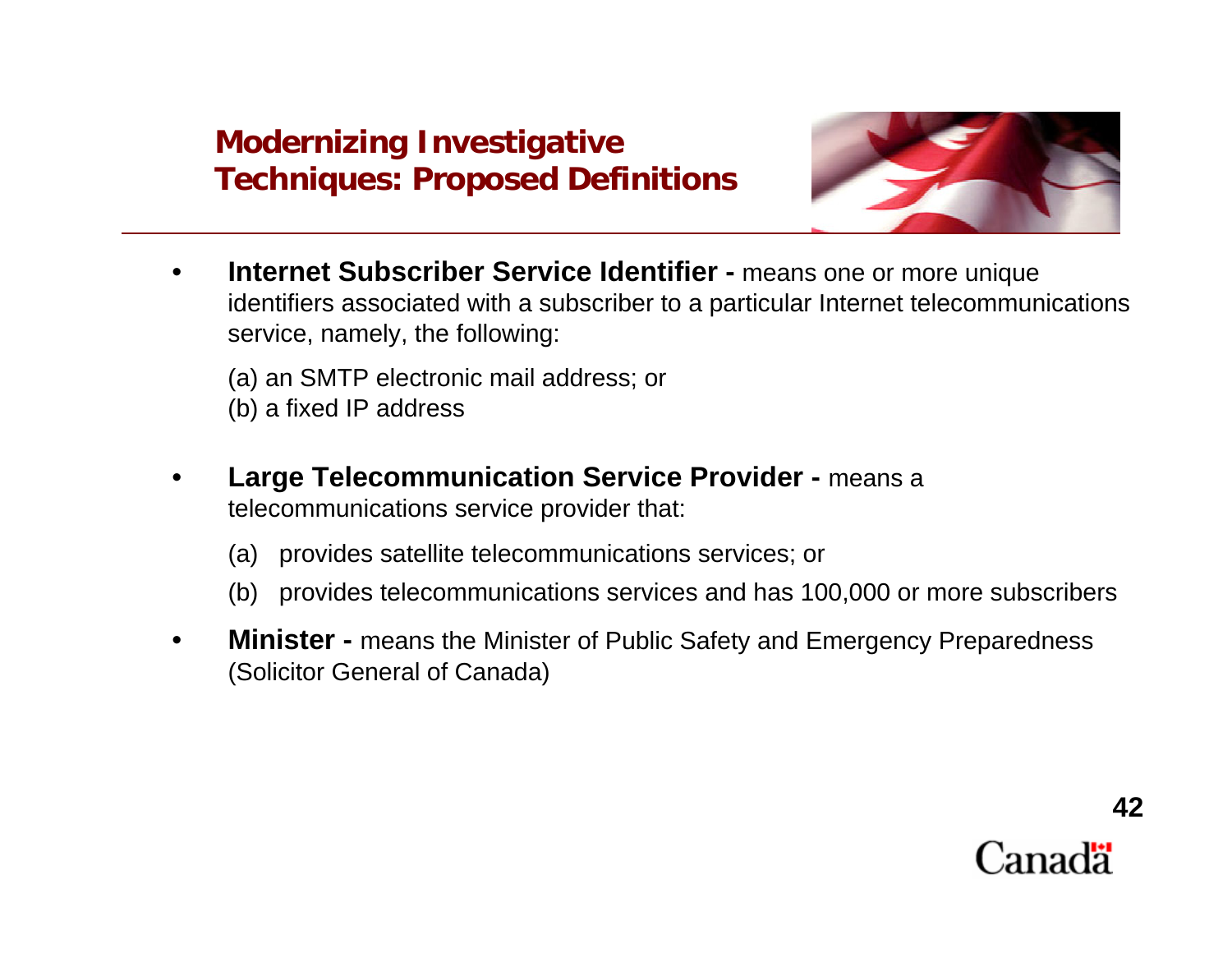

- • **Person -** includes any individual, partnership, body corporate, unincorporated organization, government, government agency and includes:
	- (a) any other person or entity who acts in their name or for their benefit
	- (b) any persons who together provide, directly or indirectly, telecommunications services to the public
- • **Subscriber -** a person who is a registered user of the telecommunications services of a telecommunications service provider
- • **Telecommunication Facility -** means any facility, transmission apparatus or other thing that is used for telecommunications or for any operation directly connected with telecommunications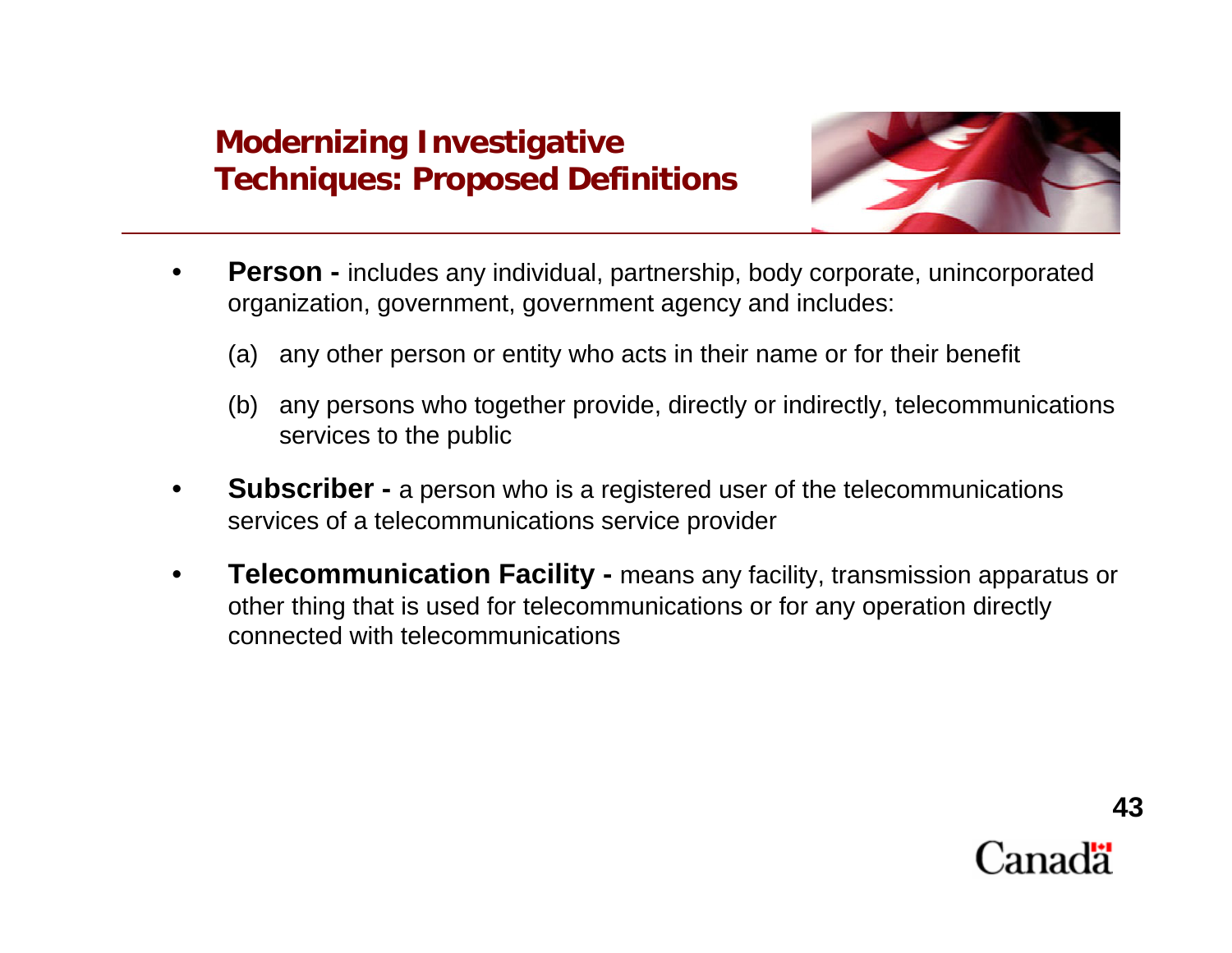

- • **Telecommunication Service -** means a service or a feature of a service that is provided by means of telecommunications facilities, whether the telecommunications facilities and any related equipment used to provide the service are owned, leased, or otherwise acquired
- $\bullet$  **Telephony Subscriber Service Identifier -** means one or more unique identifiers associated with a subscriber to a particular telephony telecommunications service, namely, the following:

(a) a telephone number

- (b) a Mobile Identification Number (MIN)
- (c) an Electronic Serial Number (ESN)
- (d) an International Mobile Equipment Identity number (IMEI)
- (e) an International Mobile Subscriber Identity number (IMSI)
- (f) a Subscriber Identify Module (SIM) card number

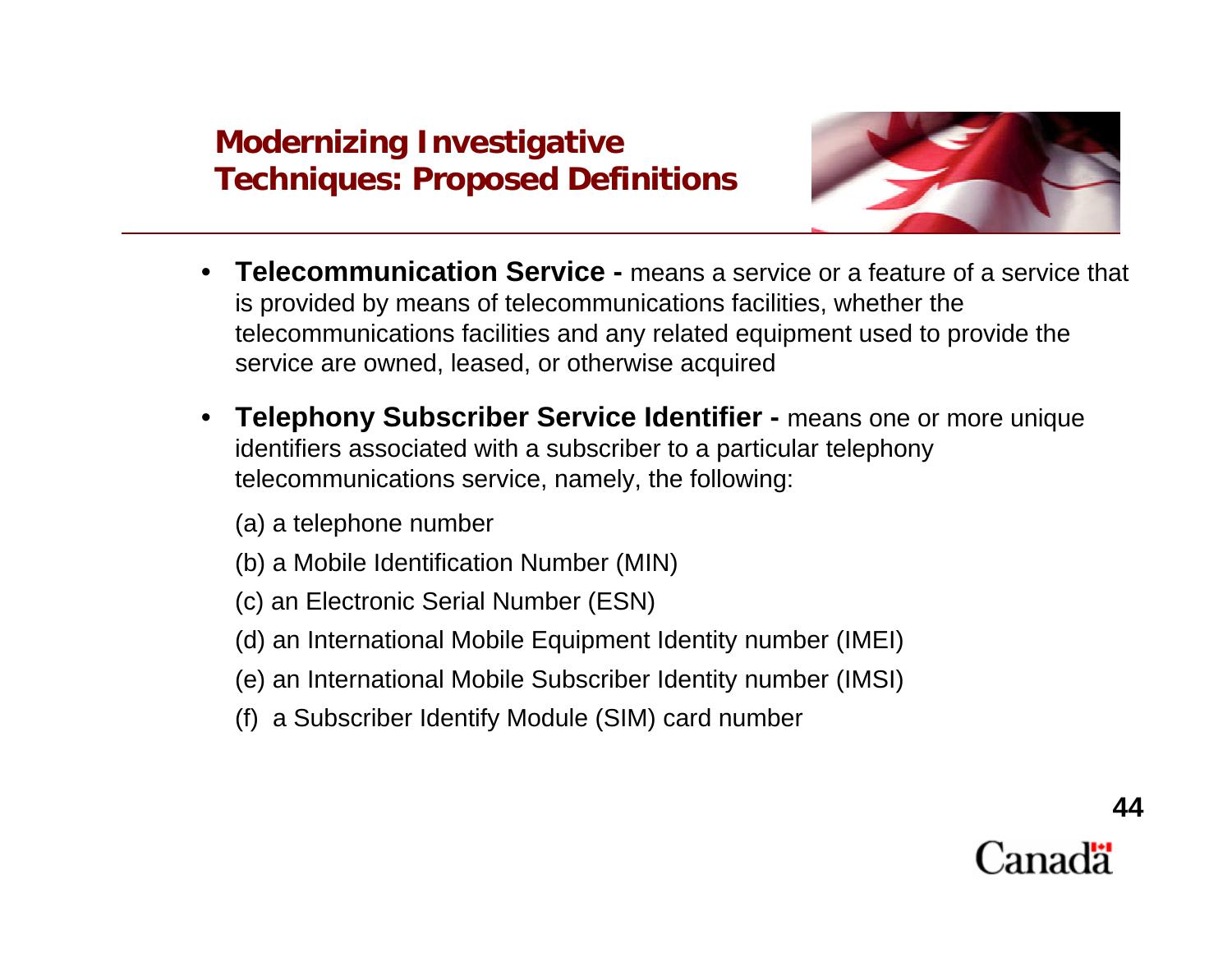

- $\bullet$  **Transmission Apparatus -** means any prescribed apparatus whose principal functions are one or more of the following, or other similar functions:
	- (a) the switching or routing of telecommunications
	- (b) the input, capture, storage, organization, modification, retrieval, output or other processing of telecommunications; or
	- (c) the control of the speed, code, protocol, content, format, switching or routing or similar aspects of telecommunications